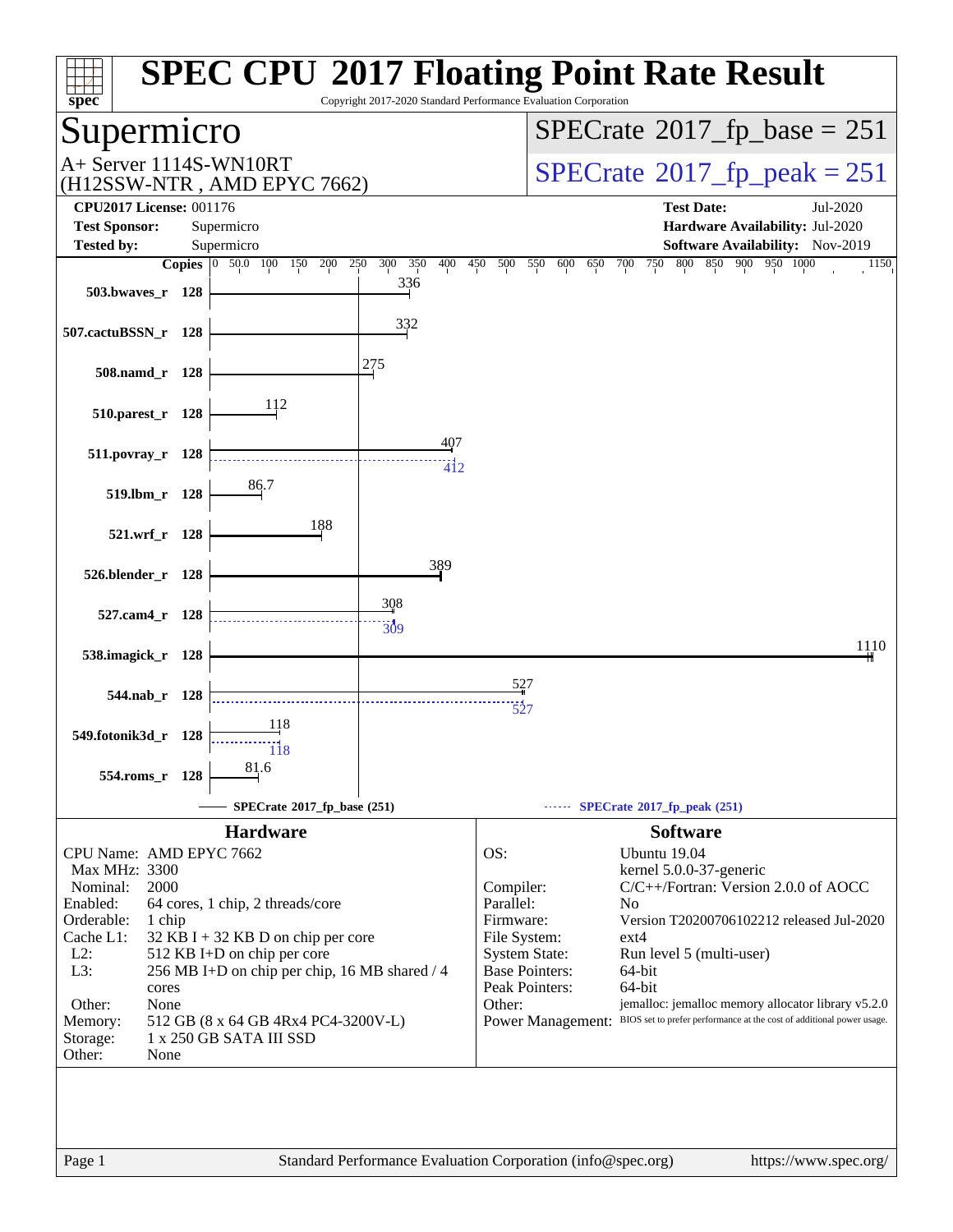

Copyright 2017-2020 Standard Performance Evaluation Corporation

# Supermicro

(H12SSW-NTR , AMD EPYC 7662)

# $SPECTate@2017_fp\_base = 251$

 $A+$  Server 1114S-WN10RT<br>  $\langle H12SSW-NTR$  AMD EPYC 7662) [SPECrate](http://www.spec.org/auto/cpu2017/Docs/result-fields.html#SPECrate2017fppeak)®[2017\\_fp\\_peak = 2](http://www.spec.org/auto/cpu2017/Docs/result-fields.html#SPECrate2017fppeak)51

**[CPU2017 License:](http://www.spec.org/auto/cpu2017/Docs/result-fields.html#CPU2017License)** 001176 **[Test Date:](http://www.spec.org/auto/cpu2017/Docs/result-fields.html#TestDate)** Jul-2020 **[Test Sponsor:](http://www.spec.org/auto/cpu2017/Docs/result-fields.html#TestSponsor)** Supermicro **[Hardware Availability:](http://www.spec.org/auto/cpu2017/Docs/result-fields.html#HardwareAvailability)** Jul-2020 **[Tested by:](http://www.spec.org/auto/cpu2017/Docs/result-fields.html#Testedby)** Supermicro **[Software Availability:](http://www.spec.org/auto/cpu2017/Docs/result-fields.html#SoftwareAvailability)** Nov-2019

### **[Results Table](http://www.spec.org/auto/cpu2017/Docs/result-fields.html#ResultsTable)**

|                                         | <b>Base</b>   |                |             |                | Peak       |                |       |               |                |              |                |              |                |              |
|-----------------------------------------|---------------|----------------|-------------|----------------|------------|----------------|-------|---------------|----------------|--------------|----------------|--------------|----------------|--------------|
| <b>Benchmark</b>                        | <b>Copies</b> | <b>Seconds</b> | Ratio       | <b>Seconds</b> | Ratio      | <b>Seconds</b> | Ratio | <b>Copies</b> | <b>Seconds</b> | <b>Ratio</b> | <b>Seconds</b> | <b>Ratio</b> | <b>Seconds</b> | <b>Ratio</b> |
| 503.bwayes_r                            | 128           | 3820           | 336         | 3820           | 336        | 3820           | 336   | 128           | 3820           | 336          | 3820           | 336          | 3820           | 336          |
| 507.cactuBSSN r                         | 128           | 488            | 332         | 489            | 332        | 488            | 332   | 128           | 488            | 332          | 489            | 332          | 488            | 332          |
| $508$ .namd $r$                         | 128           | 442            | 275         | 442            | 275        | 442            | 275   | 128           | 442            | 275          | 442            | 275          | 442            | 275          |
| 510.parest_r                            | 128           | 2983           | 112         | 2993           | 112        | 2992           | 112   | 128           | 2983           | 112          | 2993           | 112          | 2992           | <u>112</u>   |
| $511.$ povray_r                         | 128           | 734            | 407         | 732            | 408        | 735            | 406   | 128           | 726            | 412          | 724            | 413          | 726            | 412          |
| 519.lbm r                               | 128           | 1557           | 86.7        | 1556           | 86.7       | 1556           | 86.7  | 128           | 1557           | 86.7         | 1556           | 86.7         | 1556           | 86.7         |
| $521$ .wrf r                            | 128           | 1524           | <b>188</b>  | 1522           | 188        | 1525           | 188   | 128           | 1524           | <b>188</b>   | 1522           | 188          | 1525           | 188          |
| 526.blender r                           | 128           | 503            | 388         | 502            | <u>389</u> | 500            | 390   | 128           | 503            | 388          | 502            | 389          | 500            | 390          |
| $527.cam4_r$                            | 128           | 723            | 310         | 729            | 307        | 728            | 308   | 128           | 724            | 309          | 725            | 309          | 721            | 311          |
| 538.imagick_r                           | 128           | 286            | <b>1110</b> | 287            | 1110       | 285            | 1120  | 128           | 286            | <b>1110</b>  | 287            | 1110         | 285            | 1120         |
| $544$ .nab r                            | 128           | 410            | 525         | 406            | 530        | <u>409</u>     | 527   | 128           | <u>409</u>     | 527          | 409            | 527          | 408            | 528          |
| 549.fotonik3d_r                         | 128           | 4237           | 118         | 4241           | 118        | 4246           | 117   | 128           | 4240           | 118          | 4236           | 118          | 4238           | <u> 118</u>  |
| $554$ .roms_r                           | 128           | 2488           | 81.8        | 2492           | 81.6       | 2492           | 81.6  | 128           | 2488           | 81.8         | 2492           | 81.6         | 2492           | 81.6         |
| $SPECrate^{\circ}2017$ fp base =<br>251 |               |                |             |                |            |                |       |               |                |              |                |              |                |              |
| $SPECrate^{\otimes}2017$ fp peak =      |               |                | 251         |                |            |                |       |               |                |              |                |              |                |              |

Results appear in the [order in which they were run](http://www.spec.org/auto/cpu2017/Docs/result-fields.html#RunOrder). Bold underlined text [indicates a median measurement.](http://www.spec.org/auto/cpu2017/Docs/result-fields.html#Median)

### **[Compiler Notes](http://www.spec.org/auto/cpu2017/Docs/result-fields.html#CompilerNotes)**

The AMD64 AOCC Compiler Suite is available at <http://developer.amd.com/amd-aocc/>

#### **[Submit Notes](http://www.spec.org/auto/cpu2017/Docs/result-fields.html#SubmitNotes)**

The config file option 'submit' was used. 'numactl' was used to bind copies to the cores. See the configuration file for details.

### **[Operating System Notes](http://www.spec.org/auto/cpu2017/Docs/result-fields.html#OperatingSystemNotes)**

'ulimit -s unlimited' was used to set environment stack size 'ulimit -l 2097152' was used to set environment locked pages in memory limit

runcpu command invoked through numactl i.e.: numactl --interleave=all runcpu <etc>

Set dirty\_ratio=8 to limit dirty cache to 8% of memory Set swappiness=1 to swap only if necessary Set zone\_reclaim\_mode=1 to free local node memory and avoid remote memory sync then drop\_caches=3 to reset caches before invoking runcpu

dirty\_ratio, swappiness, zone\_reclaim\_mode and drop\_caches were

| Page 2 | Standard Performance Evaluation Corporation (info@spec.org) | https://www.spec.org/ |
|--------|-------------------------------------------------------------|-----------------------|
|--------|-------------------------------------------------------------|-----------------------|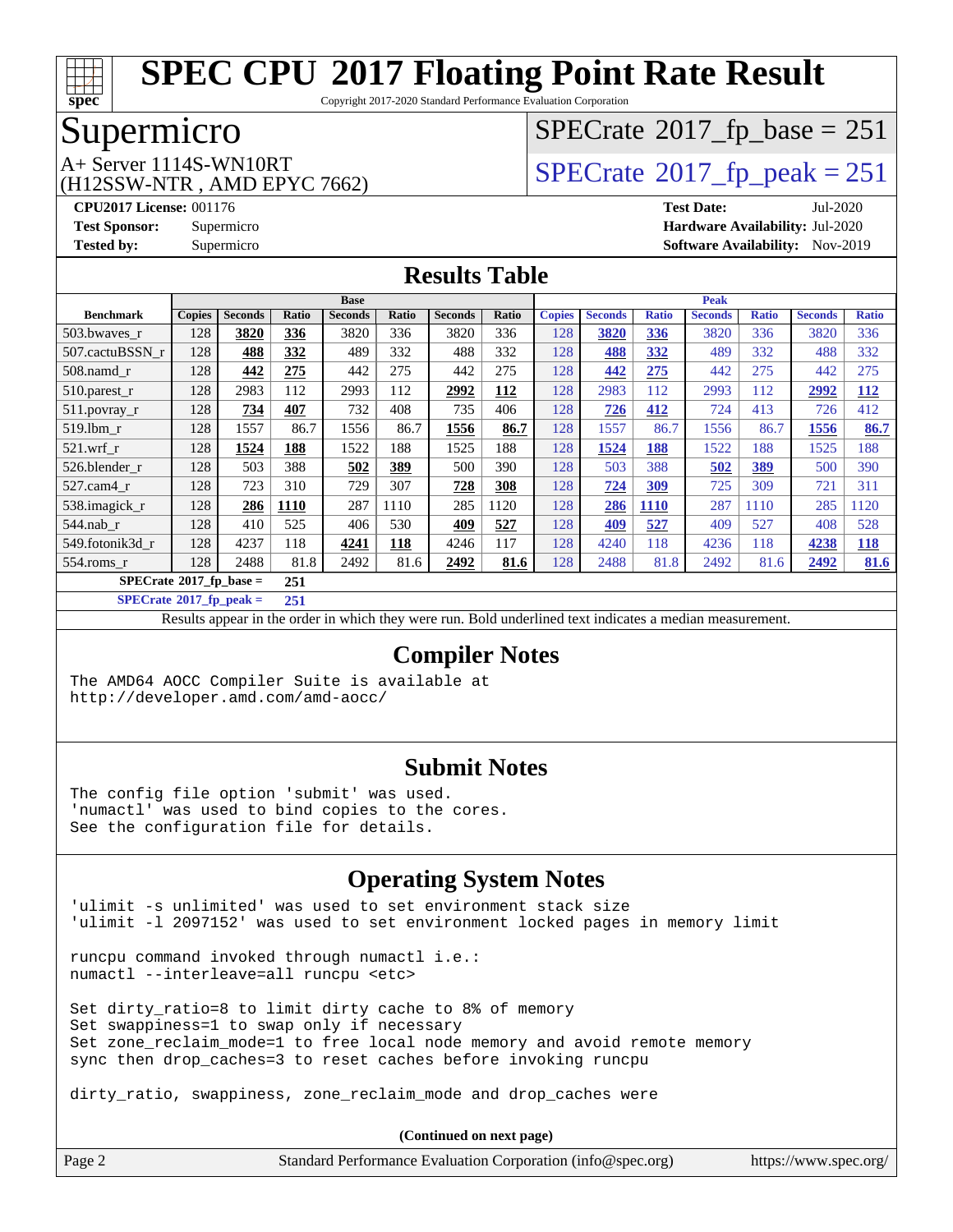

Copyright 2017-2020 Standard Performance Evaluation Corporation

### Supermicro

 $SPECTate@2017_fp\_base = 251$ 

(H12SSW-NTR , AMD EPYC 7662)

A+ Server 1114S-WN10RT<br>  $\langle \text{H12SSW-NTR} \rangle$  AMD FPYC 7662)  $\langle \text{SPECrate} \rangle$  $\langle \text{SPECrate} \rangle$  $\langle \text{SPECrate} \rangle$  SPEC rate 2017 fp\_peak = 251

**[CPU2017 License:](http://www.spec.org/auto/cpu2017/Docs/result-fields.html#CPU2017License)** 001176 **[Test Date:](http://www.spec.org/auto/cpu2017/Docs/result-fields.html#TestDate)** Jul-2020 **[Test Sponsor:](http://www.spec.org/auto/cpu2017/Docs/result-fields.html#TestSponsor)** Supermicro **[Hardware Availability:](http://www.spec.org/auto/cpu2017/Docs/result-fields.html#HardwareAvailability)** Jul-2020 **[Tested by:](http://www.spec.org/auto/cpu2017/Docs/result-fields.html#Testedby)** Supermicro **[Software Availability:](http://www.spec.org/auto/cpu2017/Docs/result-fields.html#SoftwareAvailability)** Nov-2019

### **[Operating System Notes \(Continued\)](http://www.spec.org/auto/cpu2017/Docs/result-fields.html#OperatingSystemNotes)**

all set using privileged echo (e.g. echo 1 > /proc/sys/vm/swappiness).

Transparent huge pages set to 'always' for this run (OS default)

### **[Environment Variables Notes](http://www.spec.org/auto/cpu2017/Docs/result-fields.html#EnvironmentVariablesNotes)**

Environment variables set by runcpu before the start of the run: LD\_LIBRARY\_PATH = "/root/amd\_rate\_aocc200\_rome\_C\_lib/64;/root/amd\_rate\_aocc200\_rome\_C\_lib/ 32:" MALLOC\_CONF = "retain:true"

#### **[General Notes](http://www.spec.org/auto/cpu2017/Docs/result-fields.html#GeneralNotes)**

Binaries were compiled on a system with 2x AMD EPYC 7601 CPU + 512GB Memory using Fedora 26

NA: The test sponsor attests, as of date of publication, that CVE-2017-5754 (Meltdown) is mitigated in the system as tested and documented. Yes: The test sponsor attests, as of date of publication, that CVE-2017-5753 (Spectre variant 1) is mitigated in the system as tested and documented. Yes: The test sponsor attests, as of date of publication, that CVE-2017-5715 (Spectre variant 2) is mitigated in the system as tested and documented.

jemalloc: configured and built with GCC v9.1.0 in Ubuntu 19.04 with -O3 -znver2 -flto jemalloc 5.2.0 is available here: <https://github.com/jemalloc/jemalloc/releases/download/5.2.0/jemalloc-5.2.0.tar.bz2>

### **[Platform Notes](http://www.spec.org/auto/cpu2017/Docs/result-fields.html#PlatformNotes)**

BIOS Settings: Determinism Control = Manual Determinism Slider = Power cTDP Control = Manual  $CTDP = 240$ Package Power Limit Control = Manual Package Power Limit = 240 APBDIS = 1 NUMA Nodes Per Socket = NPS4

 Sysinfo program /root/bin/sysinfo Rev: r6365 of 2019-08-21 295195f888a3d7edb1e6e46a485a0011 running on steven Tue Jul 7 04:22:57 2020

**(Continued on next page)**

Page 3 Standard Performance Evaluation Corporation [\(info@spec.org\)](mailto:info@spec.org) <https://www.spec.org/>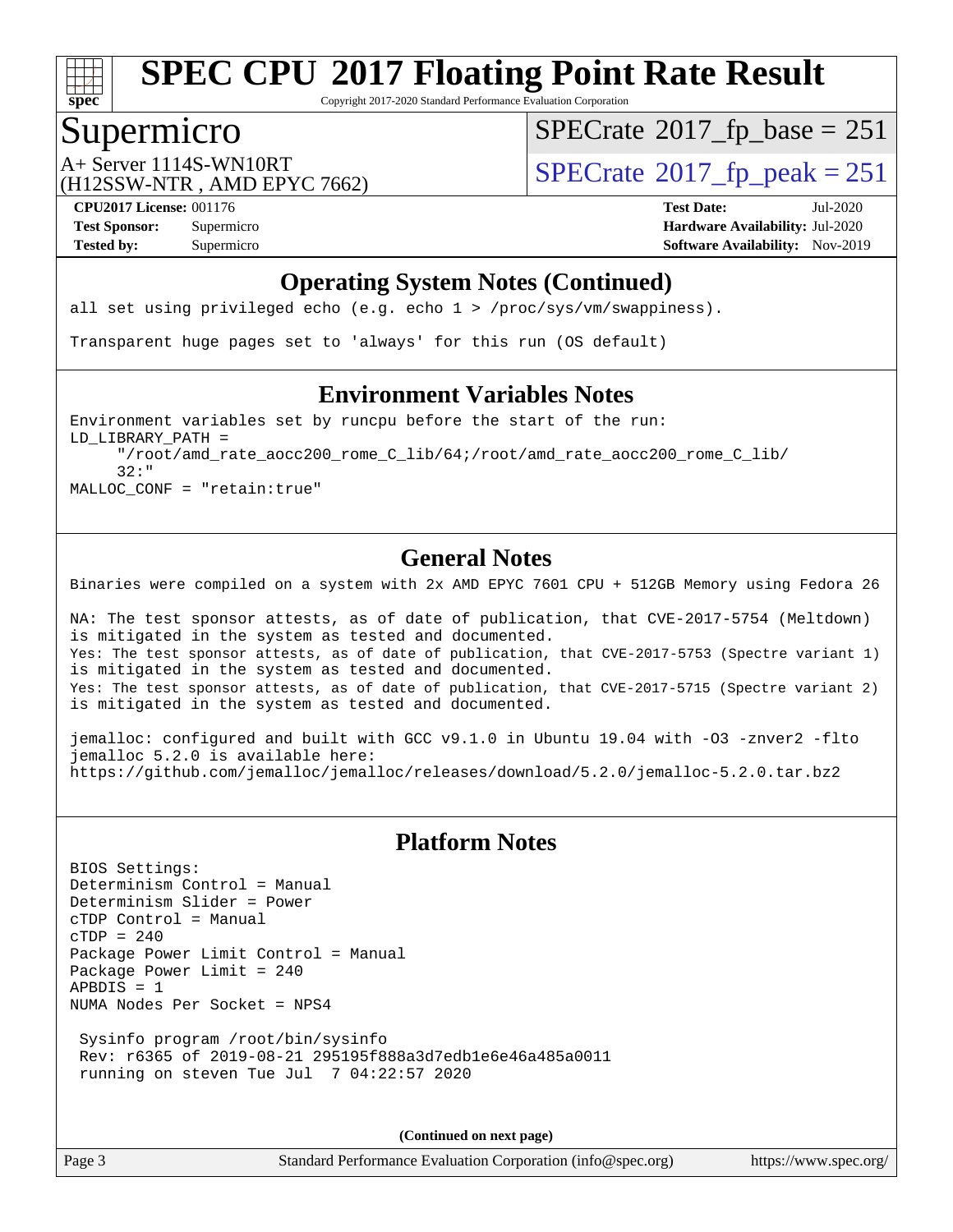

Copyright 2017-2020 Standard Performance Evaluation Corporation

# Supermicro<br>A+ Server 1114S-WN10RT

 $SPECTate@2017_fp\_base = 251$ 

(H12SSW-NTR , AMD EPYC 7662)

 $SPECTate$ <sup>®</sup>[2017\\_fp\\_peak = 2](http://www.spec.org/auto/cpu2017/Docs/result-fields.html#SPECrate2017fppeak)51

**[Tested by:](http://www.spec.org/auto/cpu2017/Docs/result-fields.html#Testedby)** Supermicro **[Software Availability:](http://www.spec.org/auto/cpu2017/Docs/result-fields.html#SoftwareAvailability)** Nov-2019

**[CPU2017 License:](http://www.spec.org/auto/cpu2017/Docs/result-fields.html#CPU2017License)** 001176 **[Test Date:](http://www.spec.org/auto/cpu2017/Docs/result-fields.html#TestDate)** Jul-2020 **[Test Sponsor:](http://www.spec.org/auto/cpu2017/Docs/result-fields.html#TestSponsor)** Supermicro **[Hardware Availability:](http://www.spec.org/auto/cpu2017/Docs/result-fields.html#HardwareAvailability)** Jul-2020

#### **[Platform Notes \(Continued\)](http://www.spec.org/auto/cpu2017/Docs/result-fields.html#PlatformNotes)**

|                          | SUT (System Under Test) info as seen by some common utilities.<br>For more information on this section, see                                |                                                                                                                                                                                                                                                                                                                                                                                         |  |  |  |  |  |
|--------------------------|--------------------------------------------------------------------------------------------------------------------------------------------|-----------------------------------------------------------------------------------------------------------------------------------------------------------------------------------------------------------------------------------------------------------------------------------------------------------------------------------------------------------------------------------------|--|--|--|--|--|
|                          |                                                                                                                                            | https://www.spec.org/cpu2017/Docs/config.html#sysinfo                                                                                                                                                                                                                                                                                                                                   |  |  |  |  |  |
|                          | From /proc/cpuinfo<br>"physical id"s (chips)<br>128 "processors"<br>cpu cores $: 64$<br>siblings : 128<br>53 54 55 56 57 58 59 60 61 62 63 | model name: AMD EPYC 7662 64-Core Processor<br>cores, siblings (Caution: counting these is hw and system dependent. The following<br>excerpts from /proc/cpuinfo might not be reliable. Use with caution.)<br>physical 0: cores 0 1 2 3 4 5 6 7 8 9 10 11 12 13 14 15 16 17 18 19 20 21 22 23 24<br>25 26 27 28 29 30 31 32 33 34 35 36 37 38 39 40 41 42 43 44 45 46 47 48 49 50 51 52 |  |  |  |  |  |
|                          | From 1scpu:                                                                                                                                |                                                                                                                                                                                                                                                                                                                                                                                         |  |  |  |  |  |
|                          | Architecture:                                                                                                                              | x86_64                                                                                                                                                                                                                                                                                                                                                                                  |  |  |  |  |  |
|                          | CPU op-mode(s): $32-bit, 64-bit$                                                                                                           |                                                                                                                                                                                                                                                                                                                                                                                         |  |  |  |  |  |
|                          | Byte Order:                                                                                                                                | Little Endian                                                                                                                                                                                                                                                                                                                                                                           |  |  |  |  |  |
|                          | Address sizes:                                                                                                                             | 43 bits physical, 48 bits virtual                                                                                                                                                                                                                                                                                                                                                       |  |  |  |  |  |
|                          | CPU(s):                                                                                                                                    | 128                                                                                                                                                                                                                                                                                                                                                                                     |  |  |  |  |  |
|                          | On-line CPU(s) list: $0-127$                                                                                                               |                                                                                                                                                                                                                                                                                                                                                                                         |  |  |  |  |  |
|                          | Thread(s) per core:                                                                                                                        | 2                                                                                                                                                                                                                                                                                                                                                                                       |  |  |  |  |  |
|                          | $Core(s)$ per socket:                                                                                                                      | 64                                                                                                                                                                                                                                                                                                                                                                                      |  |  |  |  |  |
|                          | Socket(s):                                                                                                                                 | $\mathbf{1}$                                                                                                                                                                                                                                                                                                                                                                            |  |  |  |  |  |
|                          | NUMA $node(s):$                                                                                                                            | $\overline{4}$                                                                                                                                                                                                                                                                                                                                                                          |  |  |  |  |  |
|                          | Vendor ID:                                                                                                                                 | AuthenticAMD                                                                                                                                                                                                                                                                                                                                                                            |  |  |  |  |  |
|                          | CPU family:                                                                                                                                | 23                                                                                                                                                                                                                                                                                                                                                                                      |  |  |  |  |  |
|                          | Model:                                                                                                                                     | 49                                                                                                                                                                                                                                                                                                                                                                                      |  |  |  |  |  |
|                          | Model name:                                                                                                                                | AMD EPYC 7662 64-Core Processor                                                                                                                                                                                                                                                                                                                                                         |  |  |  |  |  |
|                          | Stepping:                                                                                                                                  | $\Omega$                                                                                                                                                                                                                                                                                                                                                                                |  |  |  |  |  |
|                          | CPU MHz:                                                                                                                                   | 1799.870                                                                                                                                                                                                                                                                                                                                                                                |  |  |  |  |  |
|                          | $CPU$ max $MHz$ :                                                                                                                          | 2000.0000                                                                                                                                                                                                                                                                                                                                                                               |  |  |  |  |  |
|                          | CPU min MHz:                                                                                                                               | 1500.0000                                                                                                                                                                                                                                                                                                                                                                               |  |  |  |  |  |
|                          | BogoMIPS:                                                                                                                                  | 4000.07                                                                                                                                                                                                                                                                                                                                                                                 |  |  |  |  |  |
|                          | Virtualization:                                                                                                                            | AMD-V                                                                                                                                                                                                                                                                                                                                                                                   |  |  |  |  |  |
|                          | Lld cache:                                                                                                                                 | 32K                                                                                                                                                                                                                                                                                                                                                                                     |  |  |  |  |  |
|                          | Lli cache:                                                                                                                                 | 32K                                                                                                                                                                                                                                                                                                                                                                                     |  |  |  |  |  |
|                          | L2 cache:                                                                                                                                  | 512K                                                                                                                                                                                                                                                                                                                                                                                    |  |  |  |  |  |
|                          | $L3$ cache:                                                                                                                                | 16384K                                                                                                                                                                                                                                                                                                                                                                                  |  |  |  |  |  |
|                          | NUMA node0 CPU(s):                                                                                                                         | $0 - 15, 64 - 79$                                                                                                                                                                                                                                                                                                                                                                       |  |  |  |  |  |
|                          | NUMA nodel CPU(s):                                                                                                                         | $16 - 31, 80 - 95$                                                                                                                                                                                                                                                                                                                                                                      |  |  |  |  |  |
|                          | NUMA $node2$ $CPU(s)$ :                                                                                                                    | $32 - 47, 96 - 111$                                                                                                                                                                                                                                                                                                                                                                     |  |  |  |  |  |
|                          | NUMA node3 CPU(s):                                                                                                                         | 48-63,112-127                                                                                                                                                                                                                                                                                                                                                                           |  |  |  |  |  |
|                          | Flags:                                                                                                                                     | fpu vme de pse tsc msr pae mce cx8 apic sep mtrr pge mca cmov                                                                                                                                                                                                                                                                                                                           |  |  |  |  |  |
|                          |                                                                                                                                            | pat pse36 clflush mmx fxsr sse sse2 ht syscall nx mmxext fxsr_opt pdpe1gb rdtscp lm                                                                                                                                                                                                                                                                                                     |  |  |  |  |  |
| (Continued on next page) |                                                                                                                                            |                                                                                                                                                                                                                                                                                                                                                                                         |  |  |  |  |  |
| Page 4                   |                                                                                                                                            | Standard Performance Evaluation Corporation (info@spec.org)<br>https://www.spec.org/                                                                                                                                                                                                                                                                                                    |  |  |  |  |  |
|                          |                                                                                                                                            |                                                                                                                                                                                                                                                                                                                                                                                         |  |  |  |  |  |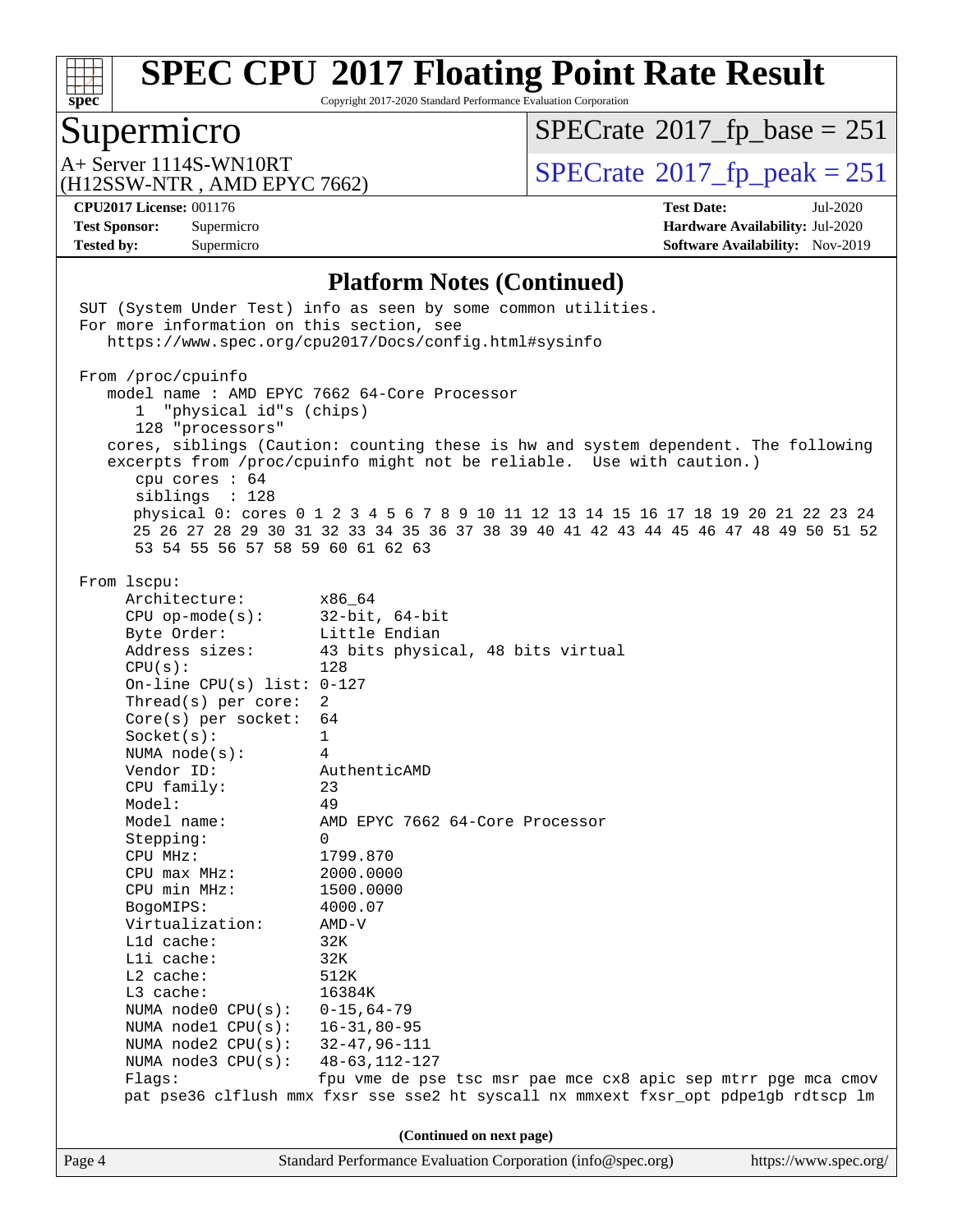

Copyright 2017-2020 Standard Performance Evaluation Corporation

# Supermicro

 $SPECTate@2017_fp\_base = 251$ 

(H12SSW-NTR , AMD EPYC 7662) A+ Server 1114S-WN10RT<br>
(H12SSW-NTR, AMD EPYC 7662) [SPECrate](http://www.spec.org/auto/cpu2017/Docs/result-fields.html#SPECrate2017fppeak)®[2017\\_fp\\_peak = 2](http://www.spec.org/auto/cpu2017/Docs/result-fields.html#SPECrate2017fppeak)51

#### **[CPU2017 License:](http://www.spec.org/auto/cpu2017/Docs/result-fields.html#CPU2017License)** 001176 **[Test Date:](http://www.spec.org/auto/cpu2017/Docs/result-fields.html#TestDate)** Jul-2020

**[Test Sponsor:](http://www.spec.org/auto/cpu2017/Docs/result-fields.html#TestSponsor)** Supermicro **[Hardware Availability:](http://www.spec.org/auto/cpu2017/Docs/result-fields.html#HardwareAvailability)** Jul-2020 **[Tested by:](http://www.spec.org/auto/cpu2017/Docs/result-fields.html#Testedby)** Supermicro **[Software Availability:](http://www.spec.org/auto/cpu2017/Docs/result-fields.html#SoftwareAvailability)** Nov-2019

#### **[Platform Notes \(Continued\)](http://www.spec.org/auto/cpu2017/Docs/result-fields.html#PlatformNotes)**

| constant_tsc rep_good nopl xtopology nonstop_tsc cpuid extd_apicid aperfmperf pni<br>pclmulqdq monitor ssse3 fma cx16 sse4_1 sse4_2 movbe popcnt aes xsave avx f16c<br>rdrand lahf_lm cmp_legacy svm extapic cr8_legacy abm sse4a misalignsse 3dnowprefetch<br>osvw ibs skinit wdt tce topoext perfctr_core perfctr_nb bpext perfctr_llc mwaitx cpb<br>cat_13 cdp_13 hw_pstate sme ssbd mba sev ibrs ibpb stibp vmmcall fsgsbase bmil avx2<br>smep bmi2 cqm rdt_a rdseed adx smap clflushopt clwb sha_ni xsaveopt xsavec xgetbvl<br>xsaves cqm_llc cqm_occup_llc cqm_mbm_total cqm_mbm_local clzero irperf xsaveerptr<br>wbnoinvd arat npt lbrv svm_lock nrip_save tsc_scale vmcb_clean flushbyasid<br>decodeassists pausefilter pfthreshold avic v_vmsave_vmload vgif umip rdpid<br>overflow recov succor smca |  |  |  |  |  |
|-----------------------------------------------------------------------------------------------------------------------------------------------------------------------------------------------------------------------------------------------------------------------------------------------------------------------------------------------------------------------------------------------------------------------------------------------------------------------------------------------------------------------------------------------------------------------------------------------------------------------------------------------------------------------------------------------------------------------------------------------------------------------------------------------------------------|--|--|--|--|--|
| /proc/cpuinfo cache data<br>cache size : 512 KB                                                                                                                                                                                                                                                                                                                                                                                                                                                                                                                                                                                                                                                                                                                                                                 |  |  |  |  |  |
| From numactl --hardware WARNING: a numactl 'node' might or might not correspond to a<br>physical chip.<br>$available: 4 nodes (0-3)$<br>node 0 cpus: 0 1 2 3 4 5 6 7 8 9 10 11 12 13 14 15 64 65 66 67 68 69 70 71 72 73 74 75<br>76 77 78 79                                                                                                                                                                                                                                                                                                                                                                                                                                                                                                                                                                   |  |  |  |  |  |
| node 0 size: 128894 MB<br>node 0 free: 128115 MB<br>node 1 cpus: 16 17 18 19 20 21 22 23 24 25 26 27 28 29 30 31 80 81 82 83 84 85 86 87 88<br>89 90 91 92 93 94 95<br>node 1 size: 129015 MB                                                                                                                                                                                                                                                                                                                                                                                                                                                                                                                                                                                                                   |  |  |  |  |  |
| node 1 free: 128414 MB<br>node 2 cpus: 32 33 34 35 36 37 38 39 40 41 42 43 44 45 46 47 96 97 98 99 100 101 102<br>103 104 105 106 107 108 109 110 111<br>node 2 size: 129015 MB<br>node 2 free: 128421 MB                                                                                                                                                                                                                                                                                                                                                                                                                                                                                                                                                                                                       |  |  |  |  |  |
| node 3 cpus: 48 49 50 51 52 53 54 55 56 57 58 59 60 61 62 63 112 113 114 115 116 117<br>118 119 120 121 122 123 124 125 126 127<br>node 3 size: 128980 MB<br>node 3 free: 128400 MB<br>node distances:                                                                                                                                                                                                                                                                                                                                                                                                                                                                                                                                                                                                          |  |  |  |  |  |
| node<br>$\overline{0}$<br>$\overline{1}$<br>2<br>$\overline{\mathbf{3}}$<br>0: 10 12<br>12<br>12<br>1:<br>12 10<br>12<br>12<br>2:<br>12 12<br>10<br>12<br>3:<br>12 12<br>12<br>10                                                                                                                                                                                                                                                                                                                                                                                                                                                                                                                                                                                                                               |  |  |  |  |  |
| From /proc/meminfo<br>MemTotal:<br>528287860 kB<br>HugePages_Total:<br>$\Omega$<br>Hugepagesize:<br>2048 kB                                                                                                                                                                                                                                                                                                                                                                                                                                                                                                                                                                                                                                                                                                     |  |  |  |  |  |
| /usr/bin/lsb_release -d<br><b>Ubuntu</b> 19.04                                                                                                                                                                                                                                                                                                                                                                                                                                                                                                                                                                                                                                                                                                                                                                  |  |  |  |  |  |
| (Continued on next page)                                                                                                                                                                                                                                                                                                                                                                                                                                                                                                                                                                                                                                                                                                                                                                                        |  |  |  |  |  |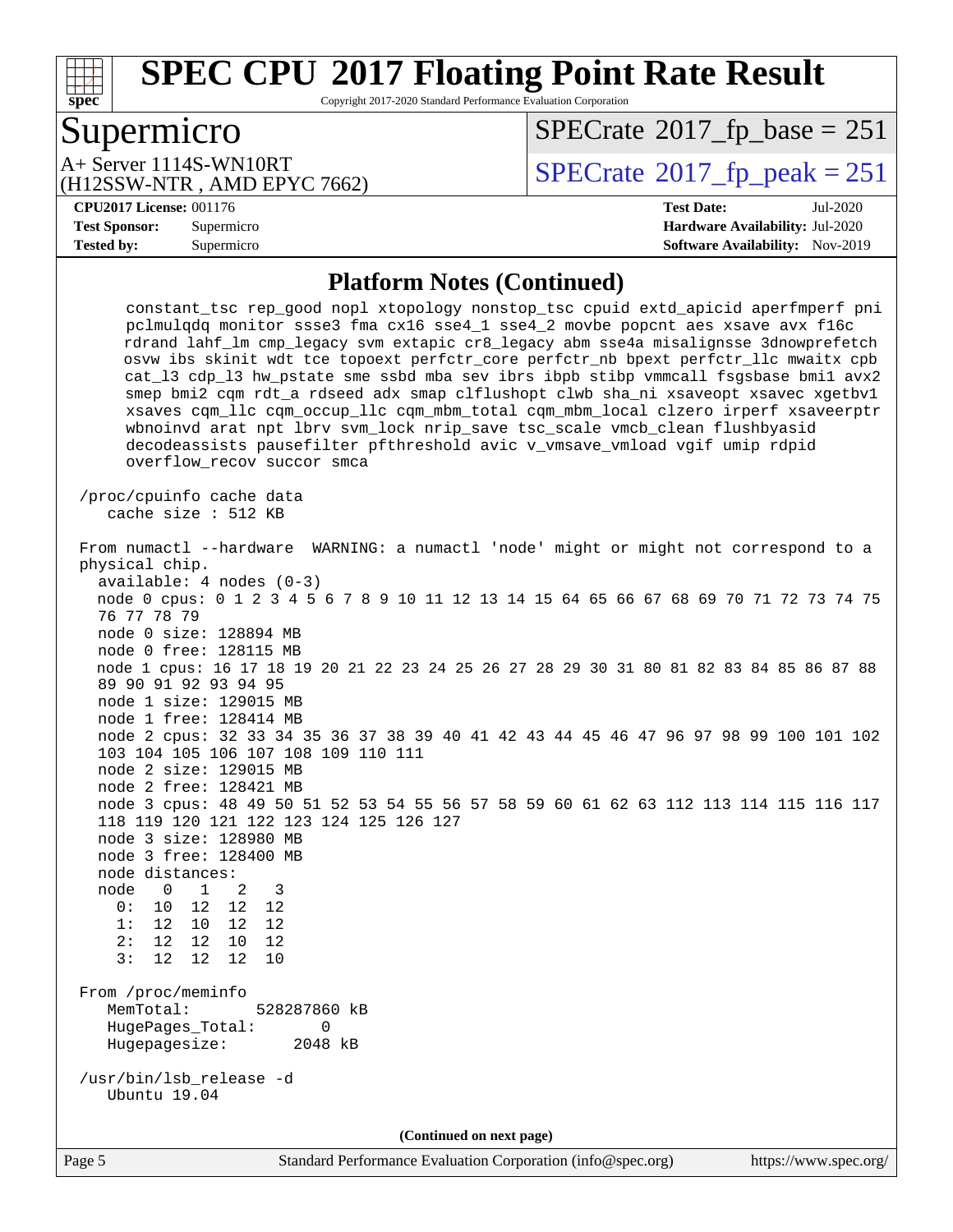

Copyright 2017-2020 Standard Performance Evaluation Corporation

### Supermicro

 $SPECTate@2017_fp\_base = 251$ 

(H12SSW-NTR , AMD EPYC 7662)

 $A+$  Server 1114S-WN10RT  $\begin{array}{c} \text{SPECrate} \text{\textdegree}2017\_fp\_peak = 251 \end{array}$  $\begin{array}{c} \text{SPECrate} \text{\textdegree}2017\_fp\_peak = 251 \end{array}$  $\begin{array}{c} \text{SPECrate} \text{\textdegree}2017\_fp\_peak = 251 \end{array}$ 

**[CPU2017 License:](http://www.spec.org/auto/cpu2017/Docs/result-fields.html#CPU2017License)** 001176 **[Test Date:](http://www.spec.org/auto/cpu2017/Docs/result-fields.html#TestDate)** Jul-2020 **[Test Sponsor:](http://www.spec.org/auto/cpu2017/Docs/result-fields.html#TestSponsor)** Supermicro **[Hardware Availability:](http://www.spec.org/auto/cpu2017/Docs/result-fields.html#HardwareAvailability)** Jul-2020 **[Tested by:](http://www.spec.org/auto/cpu2017/Docs/result-fields.html#Testedby)** Supermicro **[Software Availability:](http://www.spec.org/auto/cpu2017/Docs/result-fields.html#SoftwareAvailability)** Nov-2019

#### **[Platform Notes \(Continued\)](http://www.spec.org/auto/cpu2017/Docs/result-fields.html#PlatformNotes)**

 From /etc/\*release\* /etc/\*version\* debian\_version: buster/sid os-release: NAME="Ubuntu" VERSION="19.04 (Disco Dingo)" ID=ubuntu ID\_LIKE=debian PRETTY\_NAME="Ubuntu 19.04" VERSION\_ID="19.04" HOME\_URL="<https://www.ubuntu.com/"> SUPPORT\_URL="<https://help.ubuntu.com/"> uname -a: Linux steven 5.0.0-37-generic #40-Ubuntu SMP Thu Nov 14 00:14:01 UTC 2019 x86\_64 x86\_64 x86\_64 GNU/Linux Kernel self-reported vulnerability status: itlb\_multihit: Not affected<br>CVE-2018-3620 (L1 Terminal Fault): Not affected  $CVE-2018-3620$  (L1 Terminal Fault): Microarchitectural Data Sampling: Not affected CVE-2017-5754 (Meltdown): Not affected CVE-2018-3639 (Speculative Store Bypass): Mitigation: Speculative Store Bypass disabled via prctl and seccomp CVE-2017-5753 (Spectre variant 1): Mitigation: usercopy/swapgs barriers and \_\_user pointer sanitization CVE-2017-5715 (Spectre variant 2): Mitigation: Full AMD retpoline, IBPB: conditional, IBRS\_FW, STIBP: conditional, RSB filling tsx\_async\_abort: Not affected run-level 5 Jul 6 18:26 SPEC is set to: /root Filesystem Type Size Used Avail Use% Mounted on /dev/sda2 ext4 220G 17G 192G 8% / From /sys/devices/virtual/dmi/id BIOS: American Megatrends Inc. T20200706102212 07/06/2020 Vendor: Supermicro Product: Super Server Serial: 0123456789 Additional information from dmidecode follows. WARNING: Use caution when you interpret this section. The 'dmidecode' program reads system data which is "intended to allow hardware to be accurately determined", but the intent may not be met, as there are **(Continued on next page)**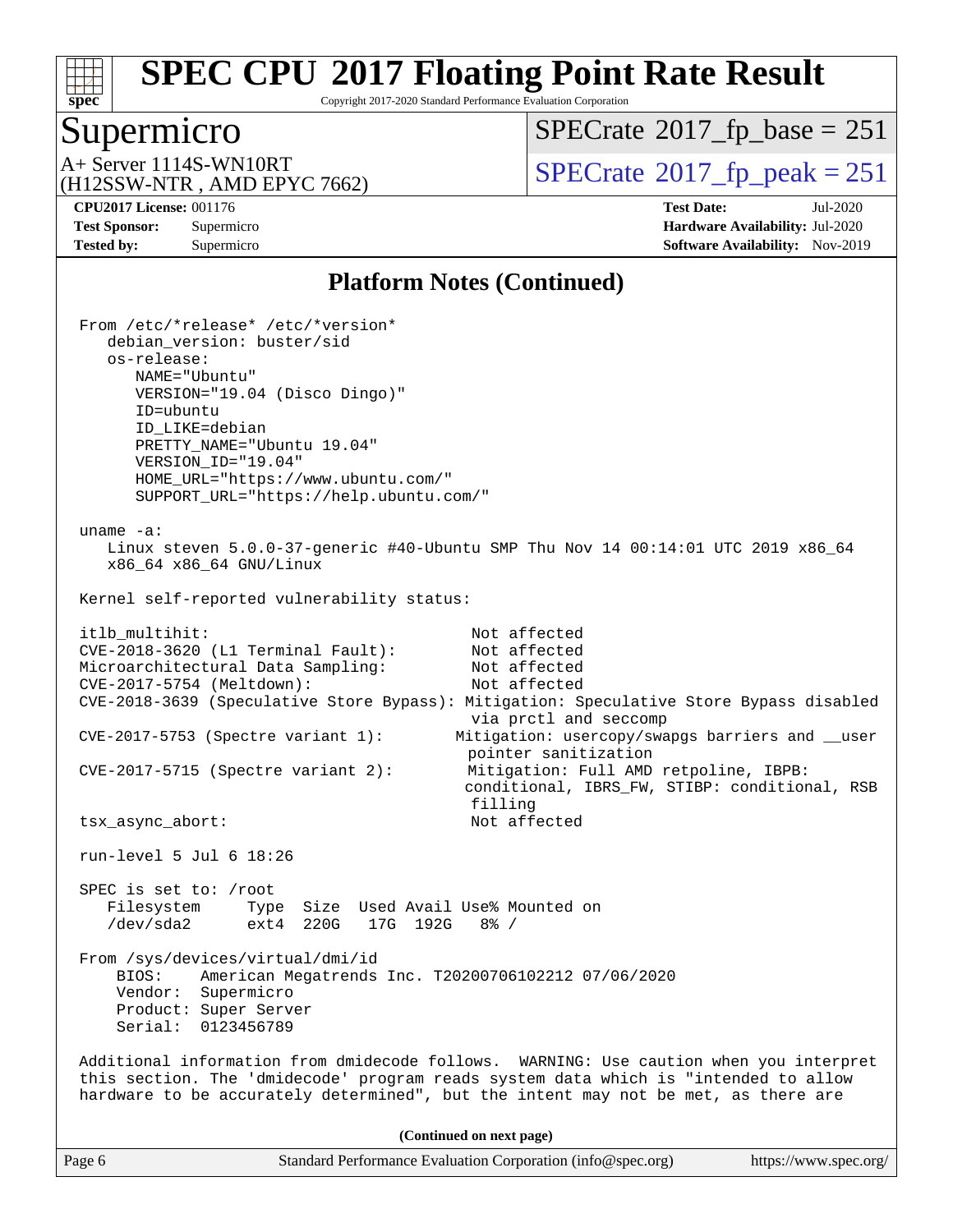

Copyright 2017-2020 Standard Performance Evaluation Corporation

### Supermicro

 $SPECTate@2017_fp\_base = 251$ 

(H12SSW-NTR , AMD EPYC 7662)

 $A+$  Server 1114S-WN10RT  $\begin{array}{c} |$  [SPECrate](http://www.spec.org/auto/cpu2017/Docs/result-fields.html#SPECrate2017fppeak)®[2017\\_fp\\_peak = 2](http://www.spec.org/auto/cpu2017/Docs/result-fields.html#SPECrate2017fppeak)51

**[CPU2017 License:](http://www.spec.org/auto/cpu2017/Docs/result-fields.html#CPU2017License)** 001176 **[Test Date:](http://www.spec.org/auto/cpu2017/Docs/result-fields.html#TestDate)** Jul-2020 **[Test Sponsor:](http://www.spec.org/auto/cpu2017/Docs/result-fields.html#TestSponsor)** Supermicro **[Hardware Availability:](http://www.spec.org/auto/cpu2017/Docs/result-fields.html#HardwareAvailability)** Jul-2020 **[Tested by:](http://www.spec.org/auto/cpu2017/Docs/result-fields.html#Testedby)** Supermicro **[Software Availability:](http://www.spec.org/auto/cpu2017/Docs/result-fields.html#SoftwareAvailability)** Nov-2019

#### **[Platform Notes \(Continued\)](http://www.spec.org/auto/cpu2017/Docs/result-fields.html#PlatformNotes)**

 frequent changes to hardware, firmware, and the "DMTF SMBIOS" standard. Memory:

8x NO DIMM Unknown

8x SK Hynix HMAA8GR7AJR4N-XN 64 kB 2 rank 3200

(End of data from sysinfo program)

#### **[Compiler Version Notes](http://www.spec.org/auto/cpu2017/Docs/result-fields.html#CompilerVersionNotes)**

Page 7 Standard Performance Evaluation Corporation [\(info@spec.org\)](mailto:info@spec.org) <https://www.spec.org/> ============================================================================== C | 519.lbm\_r(base, peak) 538.imagick\_r(base, peak) | 544.nab\_r(base, peak) ------------------------------------------------------------------------------ AOCC.LLVM.2.0.0.B191.2019\_07\_19 clang version 8.0.0 (CLANG: Jenkins AOCC\_2\_0\_0-Build#191) (based on LLVM AOCC.LLVM.2.0.0.B191.2019\_07\_19) Target: x86\_64-unknown-linux-gnu Thread model: posix InstalledDir: /sppo/dev/compilers/aocc-compiler-2.0.0/bin ------------------------------------------------------------------------------ ==============================================================================  $C++$  | 508.namd r(base, peak) 510.parest r(base, peak) ------------------------------------------------------------------------------ AOCC.LLVM.2.0.0.B191.2019\_07\_19 clang version 8.0.0 (CLANG: Jenkins AOCC\_2\_0\_0-Build#191) (based on LLVM AOCC.LLVM.2.0.0.B191.2019\_07\_19) Target: x86\_64-unknown-linux-gnu Thread model: posix InstalledDir: /sppo/dev/compilers/aocc-compiler-2.0.0/bin ------------------------------------------------------------------------------ ============================================================================== C++, C | 511.povray\_r(base, peak) 526.blender\_r(base, peak) ------------------------------------------------------------------------------ AOCC.LLVM.2.0.0.B191.2019\_07\_19 clang version 8.0.0 (CLANG: Jenkins AOCC\_2\_0\_0-Build#191) (based on LLVM AOCC.LLVM.2.0.0.B191.2019\_07\_19) Target: x86\_64-unknown-linux-gnu Thread model: posix InstalledDir: /sppo/dev/compilers/aocc-compiler-2.0.0/bin AOCC.LLVM.2.0.0.B191.2019\_07\_19 clang version 8.0.0 (CLANG: Jenkins AOCC\_2\_0\_0-Build#191) (based on LLVM AOCC.LLVM.2.0.0.B191.2019\_07\_19) Target: x86\_64-unknown-linux-gnu Thread model: posix InstalledDir: /sppo/dev/compilers/aocc-compiler-2.0.0/bin ------------------------------------------------------------------------------ ============================================================================== **(Continued on next page)**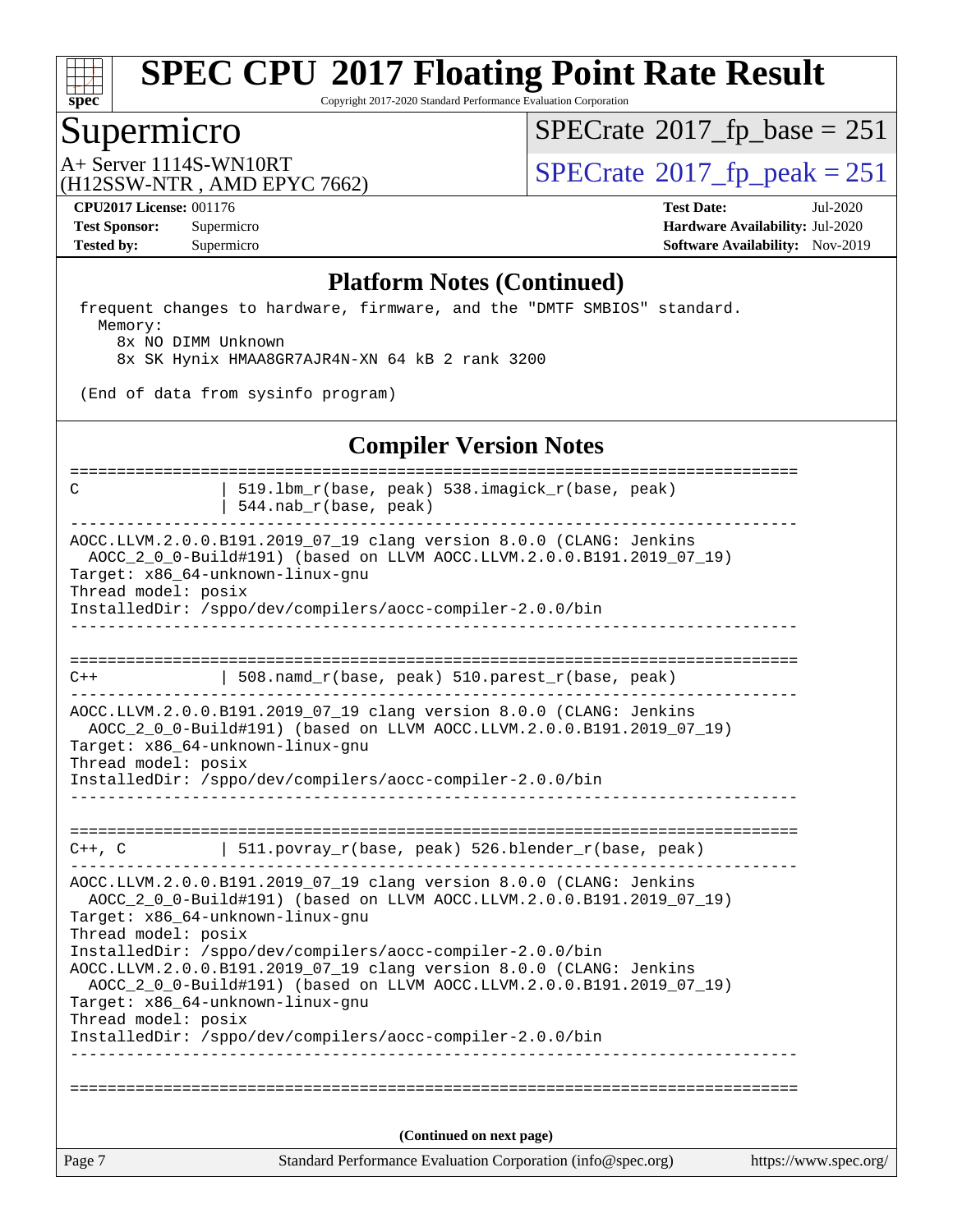

Copyright 2017-2020 Standard Performance Evaluation Corporation

### Supermicro

 $SPECTate@2017_fp\_base = 251$ 

(H12SSW-NTR , AMD EPYC 7662)

A+ Server 1114S-WN10RT<br>
(H12SSW-NTR, AMD EPYC 7662) [SPECrate](http://www.spec.org/auto/cpu2017/Docs/result-fields.html#SPECrate2017fppeak)®[2017\\_fp\\_peak = 2](http://www.spec.org/auto/cpu2017/Docs/result-fields.html#SPECrate2017fppeak)51

**[CPU2017 License:](http://www.spec.org/auto/cpu2017/Docs/result-fields.html#CPU2017License)** 001176 **[Test Date:](http://www.spec.org/auto/cpu2017/Docs/result-fields.html#TestDate)** Jul-2020 **[Test Sponsor:](http://www.spec.org/auto/cpu2017/Docs/result-fields.html#TestSponsor)** Supermicro **[Hardware Availability:](http://www.spec.org/auto/cpu2017/Docs/result-fields.html#HardwareAvailability)** Jul-2020 **[Tested by:](http://www.spec.org/auto/cpu2017/Docs/result-fields.html#Testedby)** Supermicro **[Software Availability:](http://www.spec.org/auto/cpu2017/Docs/result-fields.html#SoftwareAvailability)** Nov-2019

### **[Compiler Version Notes \(Continued\)](http://www.spec.org/auto/cpu2017/Docs/result-fields.html#CompilerVersionNotes)**

| AOCC.LLVM.2.0.0.B191.2019_07_19 clang version 8.0.0 (CLANG: Jenkins<br>AOCC_2_0_0-Build#191) (based on LLVM AOCC.LLVM.2.0.0.B191.2019_07_19)<br>Target: x86_64-unknown-linux-gnu<br>Thread model: posix                                                                                                                                                                                                                                                                                                                                                                                                   |  |  |  |  |  |  |
|-----------------------------------------------------------------------------------------------------------------------------------------------------------------------------------------------------------------------------------------------------------------------------------------------------------------------------------------------------------------------------------------------------------------------------------------------------------------------------------------------------------------------------------------------------------------------------------------------------------|--|--|--|--|--|--|
| InstalledDir: /sppo/dev/compilers/aocc-compiler-2.0.0/bin<br>AOCC.LLVM.2.0.0.B191.2019_07_19 clang version 8.0.0 (CLANG: Jenkins<br>AOCC_2_0_0-Build#191) (based on LLVM AOCC.LLVM.2.0.0.B191.2019_07_19)<br>Target: x86_64-unknown-linux-gnu<br>Thread model: posix<br>InstalledDir: /sppo/dev/compilers/aocc-compiler-2.0.0/bin<br>AOCC.LLVM.2.0.0.B191.2019_07_19 clang version 8.0.0 (CLANG: Jenkins<br>AOCC_2_0_0-Build#191) (based on LLVM AOCC.LLVM.2.0.0.B191.2019_07_19)<br>Target: x86_64-unknown-linux-gnu<br>Thread model: posix<br>InstalledDir: /sppo/dev/compilers/aocc-compiler-2.0.0/bin |  |  |  |  |  |  |
| =================                                                                                                                                                                                                                                                                                                                                                                                                                                                                                                                                                                                         |  |  |  |  |  |  |
| 503.bwaves_r(base, peak) 549.fotonik3d_r(base, peak)<br>Fortran<br>554.roms r(base, peak)                                                                                                                                                                                                                                                                                                                                                                                                                                                                                                                 |  |  |  |  |  |  |
| AOCC.LLVM.2.0.0.B191.2019_07_19 clang version 8.0.0 (CLANG: Jenkins<br>AOCC_2_0_0-Build#191) (based on LLVM AOCC.LLVM.2.0.0.B191.2019_07_19)<br>Target: x86 64-unknown-linux-gnu<br>Thread model: posix<br>InstalledDir: /sppo/dev/compilers/aocc-compiler-2.0.0/bin                                                                                                                                                                                                                                                                                                                                      |  |  |  |  |  |  |
| Fortran, C   521.wrf_r(base, peak) $527.cam4_r(base, peak)$                                                                                                                                                                                                                                                                                                                                                                                                                                                                                                                                               |  |  |  |  |  |  |
| AOCC.LLVM.2.0.0.B191.2019_07_19 clang version 8.0.0 (CLANG: Jenkins<br>AOCC_2_0_0-Build#191) (based on LLVM AOCC.LLVM.2.0.0.B191.2019_07_19)<br>Target: x86_64-unknown-linux-gnu<br>Thread model: posix<br>InstalledDir: /sppo/dev/compilers/aocc-compiler-2.0.0/bin<br>AOCC.LLVM.2.0.0.B191.2019_07_19 clang version 8.0.0 (CLANG: Jenkins<br>AOCC_2_0_0-Build#191) (based on LLVM AOCC.LLVM.2.0.0.B191.2019_07_19)<br>Target: x86_64-unknown-linux-gnu<br>Thread model: posix<br>InstalledDir: /sppo/dev/compilers/aocc-compiler-2.0.0/bin                                                              |  |  |  |  |  |  |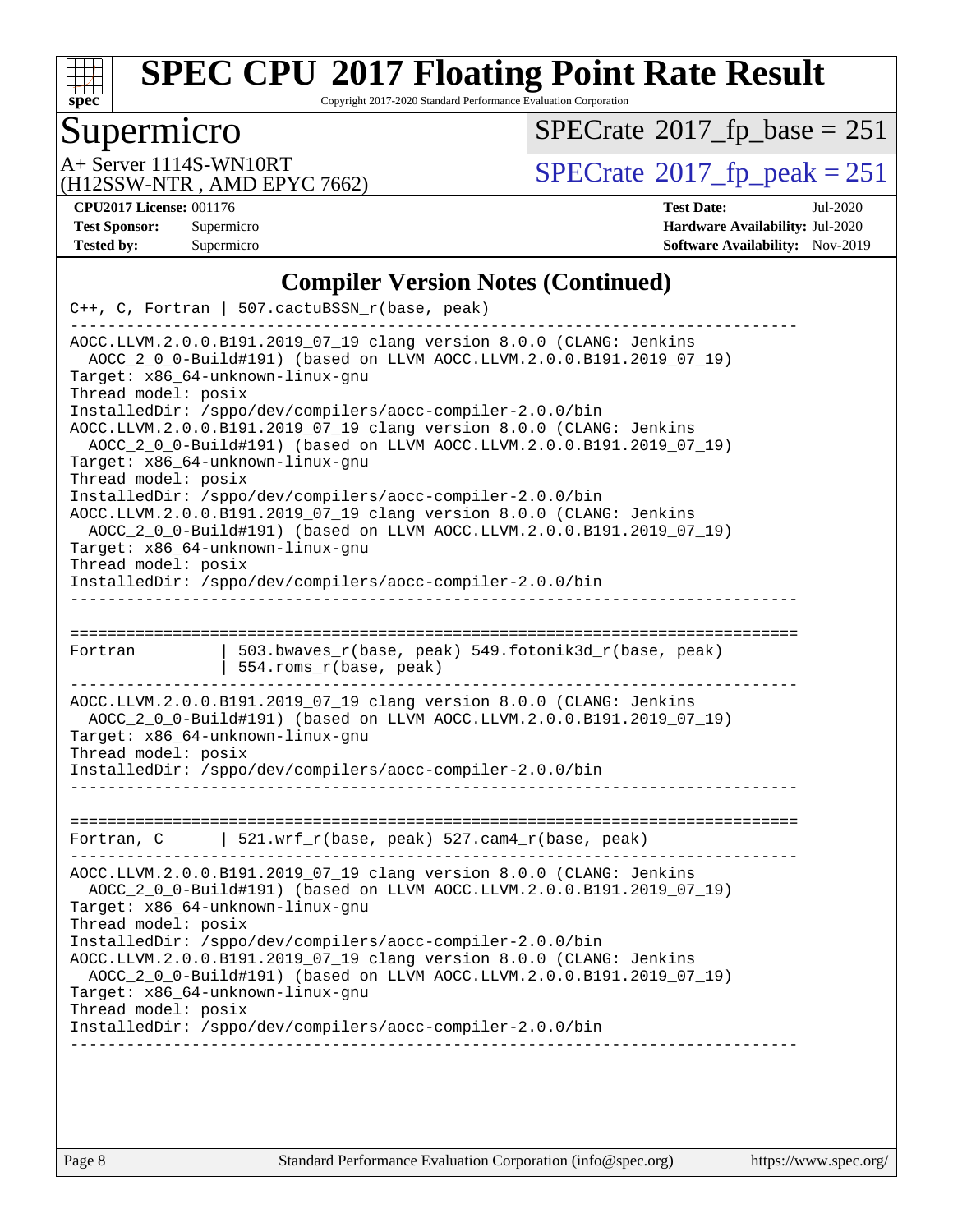

Copyright 2017-2020 Standard Performance Evaluation Corporation

### Supermicro

 $SPECTate@2017_fp\_base = 251$ 

(H12SSW-NTR , AMD EPYC 7662)

A+ Server 1114S-WN10RT<br>  $\langle \text{H12SSW-NTR} \rangle$  AMD FPYC 7662)  $\langle \text{SPECrate} \rangle$  $\langle \text{SPECrate} \rangle$  $\langle \text{SPECrate} \rangle$  SPEC rate 2017 fp\_peak = 251

**[CPU2017 License:](http://www.spec.org/auto/cpu2017/Docs/result-fields.html#CPU2017License)** 001176 **[Test Date:](http://www.spec.org/auto/cpu2017/Docs/result-fields.html#TestDate)** Jul-2020 **[Test Sponsor:](http://www.spec.org/auto/cpu2017/Docs/result-fields.html#TestSponsor)** Supermicro **[Hardware Availability:](http://www.spec.org/auto/cpu2017/Docs/result-fields.html#HardwareAvailability)** Jul-2020 **[Tested by:](http://www.spec.org/auto/cpu2017/Docs/result-fields.html#Testedby)** Supermicro **[Software Availability:](http://www.spec.org/auto/cpu2017/Docs/result-fields.html#SoftwareAvailability)** Nov-2019

### **[Base Compiler Invocation](http://www.spec.org/auto/cpu2017/Docs/result-fields.html#BaseCompilerInvocation)**

[C benchmarks](http://www.spec.org/auto/cpu2017/Docs/result-fields.html#Cbenchmarks):

[clang](http://www.spec.org/cpu2017/results/res2020q3/cpu2017-20200818-23743.flags.html#user_CCbase_clang-c)

[C++ benchmarks:](http://www.spec.org/auto/cpu2017/Docs/result-fields.html#CXXbenchmarks) [clang++](http://www.spec.org/cpu2017/results/res2020q3/cpu2017-20200818-23743.flags.html#user_CXXbase_clang-cpp)

[Fortran benchmarks](http://www.spec.org/auto/cpu2017/Docs/result-fields.html#Fortranbenchmarks): [flang](http://www.spec.org/cpu2017/results/res2020q3/cpu2017-20200818-23743.flags.html#user_FCbase_flang)

[Benchmarks using both Fortran and C](http://www.spec.org/auto/cpu2017/Docs/result-fields.html#BenchmarksusingbothFortranandC): [flang](http://www.spec.org/cpu2017/results/res2020q3/cpu2017-20200818-23743.flags.html#user_CC_FCbase_flang) [clang](http://www.spec.org/cpu2017/results/res2020q3/cpu2017-20200818-23743.flags.html#user_CC_FCbase_clang-c)

[Benchmarks using both C and C++:](http://www.spec.org/auto/cpu2017/Docs/result-fields.html#BenchmarksusingbothCandCXX) [clang++](http://www.spec.org/cpu2017/results/res2020q3/cpu2017-20200818-23743.flags.html#user_CC_CXXbase_clang-cpp) [clang](http://www.spec.org/cpu2017/results/res2020q3/cpu2017-20200818-23743.flags.html#user_CC_CXXbase_clang-c)

[Benchmarks using Fortran, C, and C++:](http://www.spec.org/auto/cpu2017/Docs/result-fields.html#BenchmarksusingFortranCandCXX) [clang++](http://www.spec.org/cpu2017/results/res2020q3/cpu2017-20200818-23743.flags.html#user_CC_CXX_FCbase_clang-cpp) [clang](http://www.spec.org/cpu2017/results/res2020q3/cpu2017-20200818-23743.flags.html#user_CC_CXX_FCbase_clang-c) [flang](http://www.spec.org/cpu2017/results/res2020q3/cpu2017-20200818-23743.flags.html#user_CC_CXX_FCbase_flang)

### **[Base Portability Flags](http://www.spec.org/auto/cpu2017/Docs/result-fields.html#BasePortabilityFlags)**

 503.bwaves\_r: [-DSPEC\\_LP64](http://www.spec.org/cpu2017/results/res2020q3/cpu2017-20200818-23743.flags.html#suite_baseEXTRA_PORTABILITY503_bwaves_r_DSPEC_LP64) 507.cactuBSSN\_r: [-DSPEC\\_LP64](http://www.spec.org/cpu2017/results/res2020q3/cpu2017-20200818-23743.flags.html#suite_baseEXTRA_PORTABILITY507_cactuBSSN_r_DSPEC_LP64) 508.namd\_r: [-DSPEC\\_LP64](http://www.spec.org/cpu2017/results/res2020q3/cpu2017-20200818-23743.flags.html#suite_baseEXTRA_PORTABILITY508_namd_r_DSPEC_LP64) 510.parest\_r: [-DSPEC\\_LP64](http://www.spec.org/cpu2017/results/res2020q3/cpu2017-20200818-23743.flags.html#suite_baseEXTRA_PORTABILITY510_parest_r_DSPEC_LP64) 511.povray\_r: [-DSPEC\\_LP64](http://www.spec.org/cpu2017/results/res2020q3/cpu2017-20200818-23743.flags.html#suite_baseEXTRA_PORTABILITY511_povray_r_DSPEC_LP64) 519.lbm\_r: [-DSPEC\\_LP64](http://www.spec.org/cpu2017/results/res2020q3/cpu2017-20200818-23743.flags.html#suite_baseEXTRA_PORTABILITY519_lbm_r_DSPEC_LP64) 521.wrf\_r: [-DSPEC\\_CASE\\_FLAG](http://www.spec.org/cpu2017/results/res2020q3/cpu2017-20200818-23743.flags.html#b521.wrf_r_baseCPORTABILITY_DSPEC_CASE_FLAG) [-Mbyteswapio](http://www.spec.org/cpu2017/results/res2020q3/cpu2017-20200818-23743.flags.html#user_baseFPORTABILITY521_wrf_r_F-mbyteswapio_543c39ce38db59bcbc3b888917ef58c313007ae1c27520b689e012995ae261114051d1d5efcb4182d175ce22a6a15532d3a9999882dd2c360e6d853f41da6883) [-DSPEC\\_LP64](http://www.spec.org/cpu2017/results/res2020q3/cpu2017-20200818-23743.flags.html#suite_baseEXTRA_PORTABILITY521_wrf_r_DSPEC_LP64) 526.blender\_r: [-funsigned-char](http://www.spec.org/cpu2017/results/res2020q3/cpu2017-20200818-23743.flags.html#user_baseCPORTABILITY526_blender_r_aocc-unsigned-char) [-D\\_\\_BOOL\\_DEFINED](http://www.spec.org/cpu2017/results/res2020q3/cpu2017-20200818-23743.flags.html#b526.blender_r_baseCXXPORTABILITY_D__BOOL_DEFINED) [-DSPEC\\_LP64](http://www.spec.org/cpu2017/results/res2020q3/cpu2017-20200818-23743.flags.html#suite_baseEXTRA_PORTABILITY526_blender_r_DSPEC_LP64) 527.cam4\_r: [-DSPEC\\_CASE\\_FLAG](http://www.spec.org/cpu2017/results/res2020q3/cpu2017-20200818-23743.flags.html#b527.cam4_r_basePORTABILITY_DSPEC_CASE_FLAG) [-DSPEC\\_LP64](http://www.spec.org/cpu2017/results/res2020q3/cpu2017-20200818-23743.flags.html#suite_baseEXTRA_PORTABILITY527_cam4_r_DSPEC_LP64) 538.imagick\_r: [-DSPEC\\_LP64](http://www.spec.org/cpu2017/results/res2020q3/cpu2017-20200818-23743.flags.html#suite_baseEXTRA_PORTABILITY538_imagick_r_DSPEC_LP64) 544.nab\_r: [-DSPEC\\_LP64](http://www.spec.org/cpu2017/results/res2020q3/cpu2017-20200818-23743.flags.html#suite_baseEXTRA_PORTABILITY544_nab_r_DSPEC_LP64) 549.fotonik3d\_r: [-DSPEC\\_LP64](http://www.spec.org/cpu2017/results/res2020q3/cpu2017-20200818-23743.flags.html#suite_baseEXTRA_PORTABILITY549_fotonik3d_r_DSPEC_LP64) 554.roms\_r: [-DSPEC\\_LP64](http://www.spec.org/cpu2017/results/res2020q3/cpu2017-20200818-23743.flags.html#suite_baseEXTRA_PORTABILITY554_roms_r_DSPEC_LP64)

# **[Base Optimization Flags](http://www.spec.org/auto/cpu2017/Docs/result-fields.html#BaseOptimizationFlags)**

[C benchmarks](http://www.spec.org/auto/cpu2017/Docs/result-fields.html#Cbenchmarks):

[-flto](http://www.spec.org/cpu2017/results/res2020q3/cpu2017-20200818-23743.flags.html#user_CCbase_aocc-flto) [-Wl,-mllvm -Wl,-function-specialize](http://www.spec.org/cpu2017/results/res2020q3/cpu2017-20200818-23743.flags.html#user_CCbase_F-function-specialize_7e7e661e57922243ee67c9a1251cb8910e607325179a0ce7f2884e09a6f5d4a5ef0ae4f37e8a2a11c95fc48e931f06dc2b6016f14b511fcb441e048bef1b065a) [-Wl,-mllvm -Wl,-region-vectorize](http://www.spec.org/cpu2017/results/res2020q3/cpu2017-20200818-23743.flags.html#user_CCbase_F-region-vectorize_fb6c6b5aa293c88efc6c7c2b52b20755e943585b1fe8658c35afef78727fff56e1a56891413c30e36b8e2a6f9a71126986319243e80eb6110b78b288f533c52b) [-Wl,-mllvm -Wl,-vector-library=LIBMVEC](http://www.spec.org/cpu2017/results/res2020q3/cpu2017-20200818-23743.flags.html#user_CCbase_F-use-vector-library_0a14b27fae317f283640384a31f7bfcc2bd4c1d0b5cfc618a3a430800c9b20217b00f61303eff223a3251b4f06ffbc9739dc5296db9d1fbb9ad24a3939d86d66) [-Wl,-mllvm -Wl,-reduce-array-computations=3](http://www.spec.org/cpu2017/results/res2020q3/cpu2017-20200818-23743.flags.html#user_CCbase_F-reduce-array-computations_b882aefe7a5dda4e33149f6299762b9a720dace3e498e13756f4c04e5a19edf5315c1f3993de2e61ec41e8c206231f84e05da7040e1bb5d69ba27d10a12507e4) [-O3](http://www.spec.org/cpu2017/results/res2020q3/cpu2017-20200818-23743.flags.html#user_CCbase_F-O3) [-ffast-math](http://www.spec.org/cpu2017/results/res2020q3/cpu2017-20200818-23743.flags.html#user_CCbase_aocc-ffast-math) [-march=znver2](http://www.spec.org/cpu2017/results/res2020q3/cpu2017-20200818-23743.flags.html#user_CCbase_aocc-march_3e2e19cff2eeef60c5d90b059483627c9ea47eca6d66670dbd53f9185f6439e27eb5e104cf773e9e8ab18c8842ce63e461a3e948d0214bd567ef3ade411bf467) [-fstruct-layout=3](http://www.spec.org/cpu2017/results/res2020q3/cpu2017-20200818-23743.flags.html#user_CCbase_F-struct-layout) [-mllvm -unroll-threshold=50](http://www.spec.org/cpu2017/results/res2020q3/cpu2017-20200818-23743.flags.html#user_CCbase_F-unroll-threshold_458874500b2c105d6d5cb4d7a611c40e2b16e9e3d26b355fea72d644c3673b4de4b3932662f0ed3dbec75c491a13da2d2ca81180bd779dc531083ef1e1e549dc) [-fremap-arrays](http://www.spec.org/cpu2017/results/res2020q3/cpu2017-20200818-23743.flags.html#user_CCbase_F-fremap-arrays) [-mllvm -function-specialize](http://www.spec.org/cpu2017/results/res2020q3/cpu2017-20200818-23743.flags.html#user_CCbase_F-function-specialize_233b3bdba86027f1b094368157e481c5bc59f40286dc25bfadc1858dcd5745c24fd30d5f188710db7fea399bcc9f44a80b3ce3aacc70a8870250c3ae5e1f35b8) [-mllvm -enable-gvn-hoist](http://www.spec.org/cpu2017/results/res2020q3/cpu2017-20200818-23743.flags.html#user_CCbase_F-enable-gvn-hoist_e5856354646dd6ca1333a0ad99b817e4cf8932b91b82809fd8fd47ceff7b22a89eba5c98fd3e3fa5200368fd772cec3dd56abc3c8f7b655a71b9f9848dddedd5)

| https://www.spec.org/ |
|-----------------------|
|                       |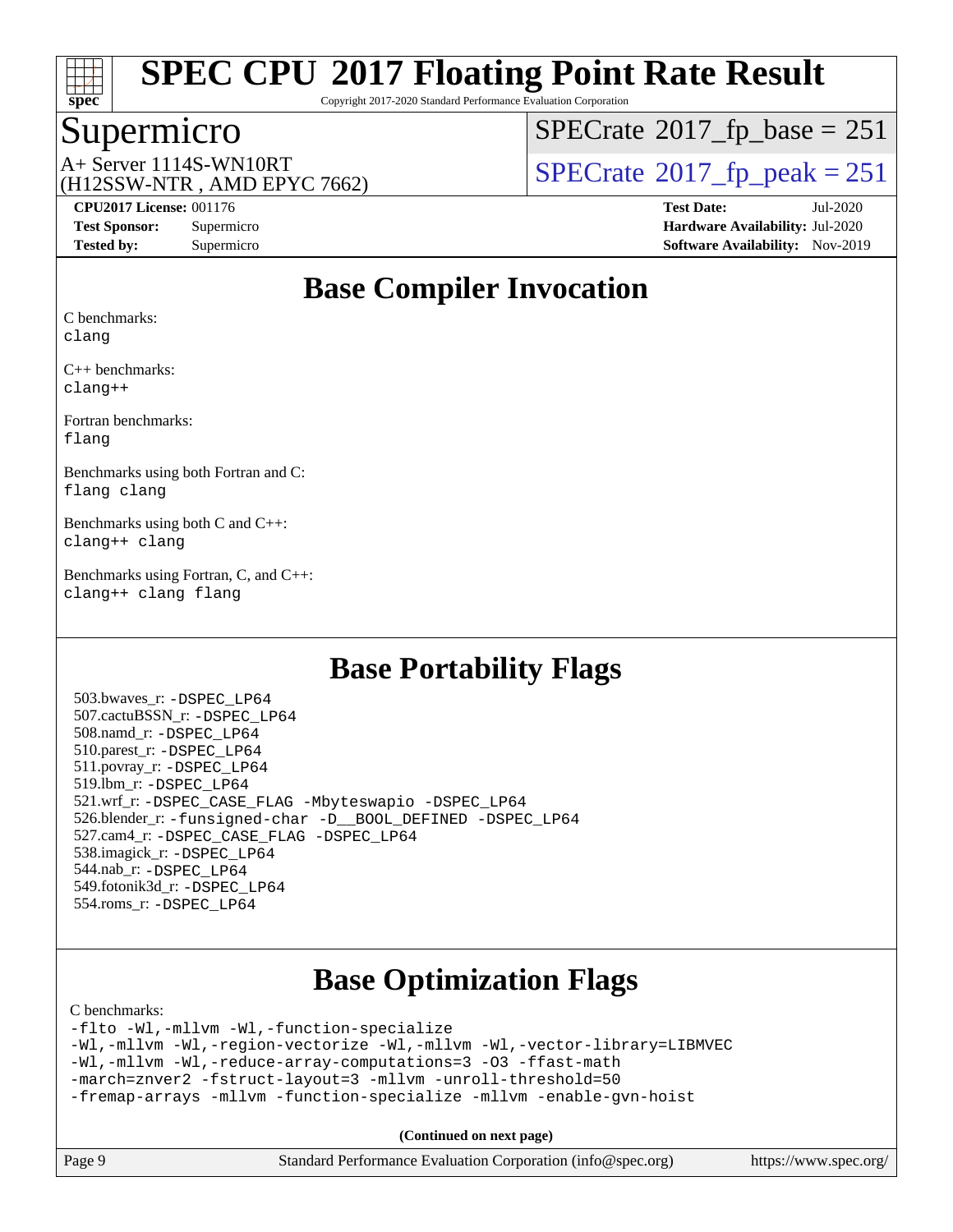

Copyright 2017-2020 Standard Performance Evaluation Corporation

### Supermicro

 $SPECTate@2017_fp\_base = 251$ 

(H12SSW-NTR , AMD EPYC 7662)

A+ Server 1114S-WN10RT<br>  $\langle \text{H12SSW-NTR} \rangle$  AMD FPYC 7662)  $\langle \text{SPECrate} \rangle$  $\langle \text{SPECrate} \rangle$  $\langle \text{SPECrate} \rangle$  SPEC rate 2017 fp\_peak = 251

**[CPU2017 License:](http://www.spec.org/auto/cpu2017/Docs/result-fields.html#CPU2017License)** 001176 **[Test Date:](http://www.spec.org/auto/cpu2017/Docs/result-fields.html#TestDate)** Jul-2020 **[Test Sponsor:](http://www.spec.org/auto/cpu2017/Docs/result-fields.html#TestSponsor)** Supermicro **[Hardware Availability:](http://www.spec.org/auto/cpu2017/Docs/result-fields.html#HardwareAvailability)** Jul-2020 **[Tested by:](http://www.spec.org/auto/cpu2017/Docs/result-fields.html#Testedby)** Supermicro **[Software Availability:](http://www.spec.org/auto/cpu2017/Docs/result-fields.html#SoftwareAvailability)** Nov-2019

# **[Base Optimization Flags \(Continued\)](http://www.spec.org/auto/cpu2017/Docs/result-fields.html#BaseOptimizationFlags)**

[C benchmarks](http://www.spec.org/auto/cpu2017/Docs/result-fields.html#Cbenchmarks) (continued):

[-mllvm -reduce-array-computations=3](http://www.spec.org/cpu2017/results/res2020q3/cpu2017-20200818-23743.flags.html#user_CCbase_F-reduce-array-computations_aceadb8604558b566e0e3a0d7a3c1533923dd1fa0889614e16288028922629a28d5695c24d3b3be4306b1e311c54317dfffe3a2e57fbcaabc737a1798de39145) [-mllvm -global-vectorize-slp](http://www.spec.org/cpu2017/results/res2020q3/cpu2017-20200818-23743.flags.html#user_CCbase_F-global-vectorize-slp_a3935e8627af4ced727033b1ffd4db27f4d541a363d28d82bf4c2925fb3a0fd4115d6e42d13a2829f9e024d6608eb67a85cb49770f2da5c5ac8dbc737afad603) [-mllvm -vector-library=LIBMVEC](http://www.spec.org/cpu2017/results/res2020q3/cpu2017-20200818-23743.flags.html#user_CCbase_F-use-vector-library_e584e20b4f7ec96aa109254b65d8e01d864f3d68580371b9d93ed7c338191d4cfce20c3c864632264effc6bbe4c7c38153d02096a342ee92501c4a53204a7871) [-mllvm -inline-threshold=1000](http://www.spec.org/cpu2017/results/res2020q3/cpu2017-20200818-23743.flags.html#user_CCbase_dragonegg-llvm-inline-threshold_b7832241b0a6397e4ecdbaf0eb7defdc10f885c2a282fa3240fdc99844d543fda39cf8a4a9dccf68cf19b5438ac3b455264f478df15da0f4988afa40d8243bab) [-flv-function-specialization](http://www.spec.org/cpu2017/results/res2020q3/cpu2017-20200818-23743.flags.html#user_CCbase_F-flv-function-specialization) [-z muldefs](http://www.spec.org/cpu2017/results/res2020q3/cpu2017-20200818-23743.flags.html#user_CCbase_aocc-muldefs) [-lmvec](http://www.spec.org/cpu2017/results/res2020q3/cpu2017-20200818-23743.flags.html#user_CCbase_F-lmvec) [-lamdlibm](http://www.spec.org/cpu2017/results/res2020q3/cpu2017-20200818-23743.flags.html#user_CCbase_F-lamdlibm) [-ljemalloc](http://www.spec.org/cpu2017/results/res2020q3/cpu2017-20200818-23743.flags.html#user_CCbase_jemalloc-lib) [-lflang](http://www.spec.org/cpu2017/results/res2020q3/cpu2017-20200818-23743.flags.html#user_CCbase_F-lflang) [C++ benchmarks:](http://www.spec.org/auto/cpu2017/Docs/result-fields.html#CXXbenchmarks)

[-std=c++98](http://www.spec.org/cpu2017/results/res2020q3/cpu2017-20200818-23743.flags.html#user_CXXbase_std-cpp) [-flto](http://www.spec.org/cpu2017/results/res2020q3/cpu2017-20200818-23743.flags.html#user_CXXbase_aocc-flto) [-Wl,-mllvm -Wl,-function-specialize](http://www.spec.org/cpu2017/results/res2020q3/cpu2017-20200818-23743.flags.html#user_CXXbase_F-function-specialize_7e7e661e57922243ee67c9a1251cb8910e607325179a0ce7f2884e09a6f5d4a5ef0ae4f37e8a2a11c95fc48e931f06dc2b6016f14b511fcb441e048bef1b065a) [-Wl,-mllvm -Wl,-region-vectorize](http://www.spec.org/cpu2017/results/res2020q3/cpu2017-20200818-23743.flags.html#user_CXXbase_F-region-vectorize_fb6c6b5aa293c88efc6c7c2b52b20755e943585b1fe8658c35afef78727fff56e1a56891413c30e36b8e2a6f9a71126986319243e80eb6110b78b288f533c52b) [-Wl,-mllvm -Wl,-vector-library=LIBMVEC](http://www.spec.org/cpu2017/results/res2020q3/cpu2017-20200818-23743.flags.html#user_CXXbase_F-use-vector-library_0a14b27fae317f283640384a31f7bfcc2bd4c1d0b5cfc618a3a430800c9b20217b00f61303eff223a3251b4f06ffbc9739dc5296db9d1fbb9ad24a3939d86d66) [-Wl,-mllvm -Wl,-reduce-array-computations=3](http://www.spec.org/cpu2017/results/res2020q3/cpu2017-20200818-23743.flags.html#user_CXXbase_F-reduce-array-computations_b882aefe7a5dda4e33149f6299762b9a720dace3e498e13756f4c04e5a19edf5315c1f3993de2e61ec41e8c206231f84e05da7040e1bb5d69ba27d10a12507e4) [-Wl,-mllvm -Wl,-suppress-fmas](http://www.spec.org/cpu2017/results/res2020q3/cpu2017-20200818-23743.flags.html#user_CXXbase_F-suppress-fmas_f00f00630e4a059e8af9c161e9bbf420bcf19890a7f99d5933525e66aa4b0bb3ab2339d2b12d97d3a5f5d271e839fe9c109938e91fe06230fb53651590cfa1e8) [-O3](http://www.spec.org/cpu2017/results/res2020q3/cpu2017-20200818-23743.flags.html#user_CXXbase_F-O3) [-ffast-math](http://www.spec.org/cpu2017/results/res2020q3/cpu2017-20200818-23743.flags.html#user_CXXbase_aocc-ffast-math) [-march=znver2](http://www.spec.org/cpu2017/results/res2020q3/cpu2017-20200818-23743.flags.html#user_CXXbase_aocc-march_3e2e19cff2eeef60c5d90b059483627c9ea47eca6d66670dbd53f9185f6439e27eb5e104cf773e9e8ab18c8842ce63e461a3e948d0214bd567ef3ade411bf467) [-mllvm -loop-unswitch-threshold=200000](http://www.spec.org/cpu2017/results/res2020q3/cpu2017-20200818-23743.flags.html#user_CXXbase_F-loop-unswitch-threshold_f9a82ae3270e55b5fbf79d0d96ee93606b73edbbe527d20b18b7bff1a3a146ad50cfc7454c5297978340ae9213029016a7d16221274d672d3f7f42ed25274e1d) [-mllvm -vector-library=LIBMVEC](http://www.spec.org/cpu2017/results/res2020q3/cpu2017-20200818-23743.flags.html#user_CXXbase_F-use-vector-library_e584e20b4f7ec96aa109254b65d8e01d864f3d68580371b9d93ed7c338191d4cfce20c3c864632264effc6bbe4c7c38153d02096a342ee92501c4a53204a7871) [-mllvm -unroll-threshold=100](http://www.spec.org/cpu2017/results/res2020q3/cpu2017-20200818-23743.flags.html#user_CXXbase_F-unroll-threshold_2755d0c78138845d361fa1543e3a063fffa198df9b3edf0cfb856bbc88a81e1769b12ac7a550c5d35197be55360db1a3f95a8d1304df999456cabf5120c45168) [-flv-function-specialization](http://www.spec.org/cpu2017/results/res2020q3/cpu2017-20200818-23743.flags.html#user_CXXbase_F-flv-function-specialization) [-mllvm -enable-partial-unswitch](http://www.spec.org/cpu2017/results/res2020q3/cpu2017-20200818-23743.flags.html#user_CXXbase_F-enable-partial-unswitch_6e1c33f981d77963b1eaf834973128a7f33ce3f8e27f54689656697a35e89dcc875281e0e6283d043e32f367dcb605ba0e307a92e830f7e326789fa6c61b35d3) [-z muldefs](http://www.spec.org/cpu2017/results/res2020q3/cpu2017-20200818-23743.flags.html#user_CXXbase_aocc-muldefs) [-lmvec](http://www.spec.org/cpu2017/results/res2020q3/cpu2017-20200818-23743.flags.html#user_CXXbase_F-lmvec) [-lamdlibm](http://www.spec.org/cpu2017/results/res2020q3/cpu2017-20200818-23743.flags.html#user_CXXbase_F-lamdlibm) [-ljemalloc](http://www.spec.org/cpu2017/results/res2020q3/cpu2017-20200818-23743.flags.html#user_CXXbase_jemalloc-lib) [-lflang](http://www.spec.org/cpu2017/results/res2020q3/cpu2017-20200818-23743.flags.html#user_CXXbase_F-lflang)

#### [Fortran benchmarks](http://www.spec.org/auto/cpu2017/Docs/result-fields.html#Fortranbenchmarks):

[-flto](http://www.spec.org/cpu2017/results/res2020q3/cpu2017-20200818-23743.flags.html#user_FCbase_aocc-flto) [-Wl,-mllvm -Wl,-function-specialize](http://www.spec.org/cpu2017/results/res2020q3/cpu2017-20200818-23743.flags.html#user_FCbase_F-function-specialize_7e7e661e57922243ee67c9a1251cb8910e607325179a0ce7f2884e09a6f5d4a5ef0ae4f37e8a2a11c95fc48e931f06dc2b6016f14b511fcb441e048bef1b065a) [-Wl,-mllvm -Wl,-region-vectorize](http://www.spec.org/cpu2017/results/res2020q3/cpu2017-20200818-23743.flags.html#user_FCbase_F-region-vectorize_fb6c6b5aa293c88efc6c7c2b52b20755e943585b1fe8658c35afef78727fff56e1a56891413c30e36b8e2a6f9a71126986319243e80eb6110b78b288f533c52b) [-Wl,-mllvm -Wl,-vector-library=LIBMVEC](http://www.spec.org/cpu2017/results/res2020q3/cpu2017-20200818-23743.flags.html#user_FCbase_F-use-vector-library_0a14b27fae317f283640384a31f7bfcc2bd4c1d0b5cfc618a3a430800c9b20217b00f61303eff223a3251b4f06ffbc9739dc5296db9d1fbb9ad24a3939d86d66) [-Wl,-mllvm -Wl,-reduce-array-computations=3](http://www.spec.org/cpu2017/results/res2020q3/cpu2017-20200818-23743.flags.html#user_FCbase_F-reduce-array-computations_b882aefe7a5dda4e33149f6299762b9a720dace3e498e13756f4c04e5a19edf5315c1f3993de2e61ec41e8c206231f84e05da7040e1bb5d69ba27d10a12507e4) [-O3](http://www.spec.org/cpu2017/results/res2020q3/cpu2017-20200818-23743.flags.html#user_FCbase_F-O3) [-march=znver2](http://www.spec.org/cpu2017/results/res2020q3/cpu2017-20200818-23743.flags.html#user_FCbase_aocc-march_3e2e19cff2eeef60c5d90b059483627c9ea47eca6d66670dbd53f9185f6439e27eb5e104cf773e9e8ab18c8842ce63e461a3e948d0214bd567ef3ade411bf467) [-funroll-loops](http://www.spec.org/cpu2017/results/res2020q3/cpu2017-20200818-23743.flags.html#user_FCbase_aocc-unroll-loops) [-Mrecursive](http://www.spec.org/cpu2017/results/res2020q3/cpu2017-20200818-23743.flags.html#user_FCbase_F-mrecursive_20a145d63f12d5750a899e17d4450b5b8b40330a9bb4af13688ca650e6fb30857bbbe44fb35cdbb895df6e5b2769de0a0d7659f51ff17acfbef6febafec4023f) [-mllvm -vector-library=LIBMVEC](http://www.spec.org/cpu2017/results/res2020q3/cpu2017-20200818-23743.flags.html#user_FCbase_F-use-vector-library_e584e20b4f7ec96aa109254b65d8e01d864f3d68580371b9d93ed7c338191d4cfce20c3c864632264effc6bbe4c7c38153d02096a342ee92501c4a53204a7871) [-z muldefs](http://www.spec.org/cpu2017/results/res2020q3/cpu2017-20200818-23743.flags.html#user_FCbase_aocc-muldefs) [-Kieee](http://www.spec.org/cpu2017/results/res2020q3/cpu2017-20200818-23743.flags.html#user_FCbase_F-kieee) [-fno-finite-math-only](http://www.spec.org/cpu2017/results/res2020q3/cpu2017-20200818-23743.flags.html#user_FCbase_aocc-fno-finite-math-only) [-lmvec](http://www.spec.org/cpu2017/results/res2020q3/cpu2017-20200818-23743.flags.html#user_FCbase_F-lmvec) [-lamdlibm](http://www.spec.org/cpu2017/results/res2020q3/cpu2017-20200818-23743.flags.html#user_FCbase_F-lamdlibm) [-ljemalloc](http://www.spec.org/cpu2017/results/res2020q3/cpu2017-20200818-23743.flags.html#user_FCbase_jemalloc-lib) [-lflang](http://www.spec.org/cpu2017/results/res2020q3/cpu2017-20200818-23743.flags.html#user_FCbase_F-lflang)

#### [Benchmarks using both Fortran and C](http://www.spec.org/auto/cpu2017/Docs/result-fields.html#BenchmarksusingbothFortranandC):

[-flto](http://www.spec.org/cpu2017/results/res2020q3/cpu2017-20200818-23743.flags.html#user_CC_FCbase_aocc-flto) [-Wl,-mllvm -Wl,-function-specialize](http://www.spec.org/cpu2017/results/res2020q3/cpu2017-20200818-23743.flags.html#user_CC_FCbase_F-function-specialize_7e7e661e57922243ee67c9a1251cb8910e607325179a0ce7f2884e09a6f5d4a5ef0ae4f37e8a2a11c95fc48e931f06dc2b6016f14b511fcb441e048bef1b065a) [-Wl,-mllvm -Wl,-region-vectorize](http://www.spec.org/cpu2017/results/res2020q3/cpu2017-20200818-23743.flags.html#user_CC_FCbase_F-region-vectorize_fb6c6b5aa293c88efc6c7c2b52b20755e943585b1fe8658c35afef78727fff56e1a56891413c30e36b8e2a6f9a71126986319243e80eb6110b78b288f533c52b) [-Wl,-mllvm -Wl,-vector-library=LIBMVEC](http://www.spec.org/cpu2017/results/res2020q3/cpu2017-20200818-23743.flags.html#user_CC_FCbase_F-use-vector-library_0a14b27fae317f283640384a31f7bfcc2bd4c1d0b5cfc618a3a430800c9b20217b00f61303eff223a3251b4f06ffbc9739dc5296db9d1fbb9ad24a3939d86d66) [-Wl,-mllvm -Wl,-reduce-array-computations=3](http://www.spec.org/cpu2017/results/res2020q3/cpu2017-20200818-23743.flags.html#user_CC_FCbase_F-reduce-array-computations_b882aefe7a5dda4e33149f6299762b9a720dace3e498e13756f4c04e5a19edf5315c1f3993de2e61ec41e8c206231f84e05da7040e1bb5d69ba27d10a12507e4) [-O3](http://www.spec.org/cpu2017/results/res2020q3/cpu2017-20200818-23743.flags.html#user_CC_FCbase_F-O3) [-ffast-math](http://www.spec.org/cpu2017/results/res2020q3/cpu2017-20200818-23743.flags.html#user_CC_FCbase_aocc-ffast-math) [-march=znver2](http://www.spec.org/cpu2017/results/res2020q3/cpu2017-20200818-23743.flags.html#user_CC_FCbase_aocc-march_3e2e19cff2eeef60c5d90b059483627c9ea47eca6d66670dbd53f9185f6439e27eb5e104cf773e9e8ab18c8842ce63e461a3e948d0214bd567ef3ade411bf467) [-fstruct-layout=3](http://www.spec.org/cpu2017/results/res2020q3/cpu2017-20200818-23743.flags.html#user_CC_FCbase_F-struct-layout) [-mllvm -unroll-threshold=50](http://www.spec.org/cpu2017/results/res2020q3/cpu2017-20200818-23743.flags.html#user_CC_FCbase_F-unroll-threshold_458874500b2c105d6d5cb4d7a611c40e2b16e9e3d26b355fea72d644c3673b4de4b3932662f0ed3dbec75c491a13da2d2ca81180bd779dc531083ef1e1e549dc) [-fremap-arrays](http://www.spec.org/cpu2017/results/res2020q3/cpu2017-20200818-23743.flags.html#user_CC_FCbase_F-fremap-arrays) [-mllvm -function-specialize](http://www.spec.org/cpu2017/results/res2020q3/cpu2017-20200818-23743.flags.html#user_CC_FCbase_F-function-specialize_233b3bdba86027f1b094368157e481c5bc59f40286dc25bfadc1858dcd5745c24fd30d5f188710db7fea399bcc9f44a80b3ce3aacc70a8870250c3ae5e1f35b8) [-mllvm -enable-gvn-hoist](http://www.spec.org/cpu2017/results/res2020q3/cpu2017-20200818-23743.flags.html#user_CC_FCbase_F-enable-gvn-hoist_e5856354646dd6ca1333a0ad99b817e4cf8932b91b82809fd8fd47ceff7b22a89eba5c98fd3e3fa5200368fd772cec3dd56abc3c8f7b655a71b9f9848dddedd5) [-mllvm -reduce-array-computations=3](http://www.spec.org/cpu2017/results/res2020q3/cpu2017-20200818-23743.flags.html#user_CC_FCbase_F-reduce-array-computations_aceadb8604558b566e0e3a0d7a3c1533923dd1fa0889614e16288028922629a28d5695c24d3b3be4306b1e311c54317dfffe3a2e57fbcaabc737a1798de39145) [-mllvm -global-vectorize-slp](http://www.spec.org/cpu2017/results/res2020q3/cpu2017-20200818-23743.flags.html#user_CC_FCbase_F-global-vectorize-slp_a3935e8627af4ced727033b1ffd4db27f4d541a363d28d82bf4c2925fb3a0fd4115d6e42d13a2829f9e024d6608eb67a85cb49770f2da5c5ac8dbc737afad603) [-mllvm -vector-library=LIBMVEC](http://www.spec.org/cpu2017/results/res2020q3/cpu2017-20200818-23743.flags.html#user_CC_FCbase_F-use-vector-library_e584e20b4f7ec96aa109254b65d8e01d864f3d68580371b9d93ed7c338191d4cfce20c3c864632264effc6bbe4c7c38153d02096a342ee92501c4a53204a7871) [-mllvm -inline-threshold=1000](http://www.spec.org/cpu2017/results/res2020q3/cpu2017-20200818-23743.flags.html#user_CC_FCbase_dragonegg-llvm-inline-threshold_b7832241b0a6397e4ecdbaf0eb7defdc10f885c2a282fa3240fdc99844d543fda39cf8a4a9dccf68cf19b5438ac3b455264f478df15da0f4988afa40d8243bab) [-flv-function-specialization](http://www.spec.org/cpu2017/results/res2020q3/cpu2017-20200818-23743.flags.html#user_CC_FCbase_F-flv-function-specialization) [-funroll-loops](http://www.spec.org/cpu2017/results/res2020q3/cpu2017-20200818-23743.flags.html#user_CC_FCbase_aocc-unroll-loops) [-Mrecursive](http://www.spec.org/cpu2017/results/res2020q3/cpu2017-20200818-23743.flags.html#user_CC_FCbase_F-mrecursive_20a145d63f12d5750a899e17d4450b5b8b40330a9bb4af13688ca650e6fb30857bbbe44fb35cdbb895df6e5b2769de0a0d7659f51ff17acfbef6febafec4023f) [-z muldefs](http://www.spec.org/cpu2017/results/res2020q3/cpu2017-20200818-23743.flags.html#user_CC_FCbase_aocc-muldefs) [-Kieee](http://www.spec.org/cpu2017/results/res2020q3/cpu2017-20200818-23743.flags.html#user_CC_FCbase_F-kieee) [-fno-finite-math-only](http://www.spec.org/cpu2017/results/res2020q3/cpu2017-20200818-23743.flags.html#user_CC_FCbase_aocc-fno-finite-math-only) [-lmvec](http://www.spec.org/cpu2017/results/res2020q3/cpu2017-20200818-23743.flags.html#user_CC_FCbase_F-lmvec) [-lamdlibm](http://www.spec.org/cpu2017/results/res2020q3/cpu2017-20200818-23743.flags.html#user_CC_FCbase_F-lamdlibm) [-ljemalloc](http://www.spec.org/cpu2017/results/res2020q3/cpu2017-20200818-23743.flags.html#user_CC_FCbase_jemalloc-lib) [-lflang](http://www.spec.org/cpu2017/results/res2020q3/cpu2017-20200818-23743.flags.html#user_CC_FCbase_F-lflang)

#### [Benchmarks using both C and C++](http://www.spec.org/auto/cpu2017/Docs/result-fields.html#BenchmarksusingbothCandCXX):

```
-std=c++98 -flto -Wl,-mllvm -Wl,-function-specialize
-Wl,-mllvm -Wl,-region-vectorize-Wl,-mllvm -Wl,-vector-library=LIBMVEC
-Wl,-mllvm -Wl,-reduce-array-computations=3
-Wl,-mllvm -Wl,-suppress-fmas -O3 -ffast-math -march=znver2
-fstruct-layout=3 -mllvm -unroll-threshold=50 -fremap-arrays
-mllvm -function-specialize -mllvm -enable-gvn-hoist
-mllvm -reduce-array-computations=3 -mllvm -global-vectorize-slp
-mllvm -vector-library=LIBMVEC -mllvm -inline-threshold=1000
-flv-function-specialization -mllvm -loop-unswitch-threshold=200000
-mllvm -unroll-threshold=100 -mllvm -enable-partial-unswitch -z muldefs
-lmvec -lamdlibm -ljemalloc -lflang
```

| Page 10 | Standard Performance Evaluation Corporation (info@spec.org) | https://www.spec.org/ |
|---------|-------------------------------------------------------------|-----------------------|
|         |                                                             |                       |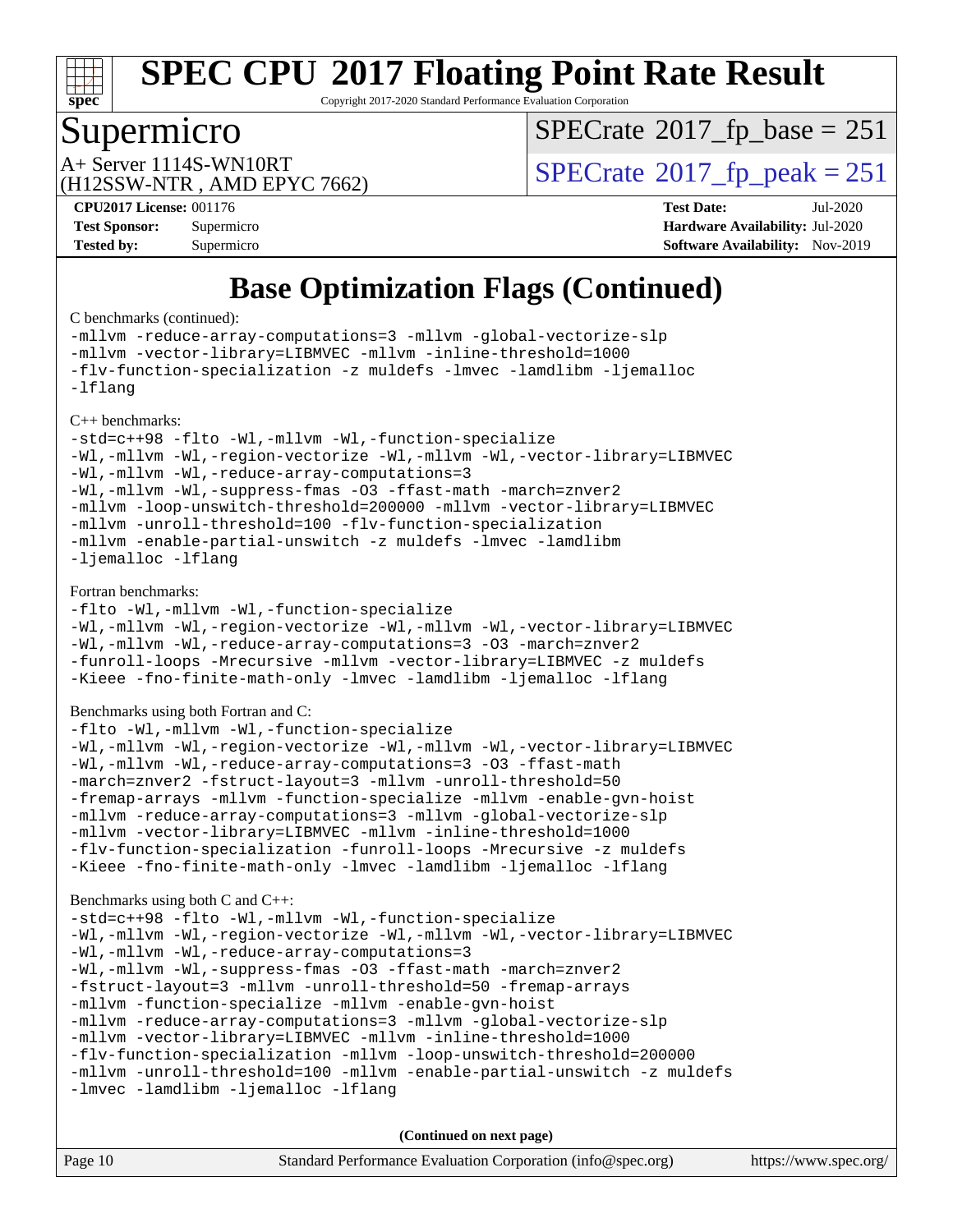

Copyright 2017-2020 Standard Performance Evaluation Corporation

### Supermicro

 $SPECTate@2017_fp\_base = 251$ 

(H12SSW-NTR , AMD EPYC 7662)

 $A+$  Server 1114S-WN10RT  $\begin{array}{c} \text{SPECrate} \text{\textdegree}2017\_fp\_peak = 251 \end{array}$  $\begin{array}{c} \text{SPECrate} \text{\textdegree}2017\_fp\_peak = 251 \end{array}$  $\begin{array}{c} \text{SPECrate} \text{\textdegree}2017\_fp\_peak = 251 \end{array}$ 

**[CPU2017 License:](http://www.spec.org/auto/cpu2017/Docs/result-fields.html#CPU2017License)** 001176 **[Test Date:](http://www.spec.org/auto/cpu2017/Docs/result-fields.html#TestDate)** Jul-2020 **[Test Sponsor:](http://www.spec.org/auto/cpu2017/Docs/result-fields.html#TestSponsor)** Supermicro **[Hardware Availability:](http://www.spec.org/auto/cpu2017/Docs/result-fields.html#HardwareAvailability)** Jul-2020 **[Tested by:](http://www.spec.org/auto/cpu2017/Docs/result-fields.html#Testedby)** Supermicro **[Software Availability:](http://www.spec.org/auto/cpu2017/Docs/result-fields.html#SoftwareAvailability)** Nov-2019

# **[Base Optimization Flags \(Continued\)](http://www.spec.org/auto/cpu2017/Docs/result-fields.html#BaseOptimizationFlags)**

[Benchmarks using Fortran, C, and C++:](http://www.spec.org/auto/cpu2017/Docs/result-fields.html#BenchmarksusingFortranCandCXX) [-std=c++98](http://www.spec.org/cpu2017/results/res2020q3/cpu2017-20200818-23743.flags.html#user_CC_CXX_FCbase_std-cpp) [-flto](http://www.spec.org/cpu2017/results/res2020q3/cpu2017-20200818-23743.flags.html#user_CC_CXX_FCbase_aocc-flto) [-Wl,-mllvm -Wl,-function-specialize](http://www.spec.org/cpu2017/results/res2020q3/cpu2017-20200818-23743.flags.html#user_CC_CXX_FCbase_F-function-specialize_7e7e661e57922243ee67c9a1251cb8910e607325179a0ce7f2884e09a6f5d4a5ef0ae4f37e8a2a11c95fc48e931f06dc2b6016f14b511fcb441e048bef1b065a) [-Wl,-mllvm -Wl,-region-vectorize](http://www.spec.org/cpu2017/results/res2020q3/cpu2017-20200818-23743.flags.html#user_CC_CXX_FCbase_F-region-vectorize_fb6c6b5aa293c88efc6c7c2b52b20755e943585b1fe8658c35afef78727fff56e1a56891413c30e36b8e2a6f9a71126986319243e80eb6110b78b288f533c52b) [-Wl,-mllvm -Wl,-vector-library=LIBMVEC](http://www.spec.org/cpu2017/results/res2020q3/cpu2017-20200818-23743.flags.html#user_CC_CXX_FCbase_F-use-vector-library_0a14b27fae317f283640384a31f7bfcc2bd4c1d0b5cfc618a3a430800c9b20217b00f61303eff223a3251b4f06ffbc9739dc5296db9d1fbb9ad24a3939d86d66) [-Wl,-mllvm -Wl,-reduce-array-computations=3](http://www.spec.org/cpu2017/results/res2020q3/cpu2017-20200818-23743.flags.html#user_CC_CXX_FCbase_F-reduce-array-computations_b882aefe7a5dda4e33149f6299762b9a720dace3e498e13756f4c04e5a19edf5315c1f3993de2e61ec41e8c206231f84e05da7040e1bb5d69ba27d10a12507e4) [-Wl,-mllvm -Wl,-suppress-fmas](http://www.spec.org/cpu2017/results/res2020q3/cpu2017-20200818-23743.flags.html#user_CC_CXX_FCbase_F-suppress-fmas_f00f00630e4a059e8af9c161e9bbf420bcf19890a7f99d5933525e66aa4b0bb3ab2339d2b12d97d3a5f5d271e839fe9c109938e91fe06230fb53651590cfa1e8) [-O3](http://www.spec.org/cpu2017/results/res2020q3/cpu2017-20200818-23743.flags.html#user_CC_CXX_FCbase_F-O3) [-ffast-math](http://www.spec.org/cpu2017/results/res2020q3/cpu2017-20200818-23743.flags.html#user_CC_CXX_FCbase_aocc-ffast-math) [-march=znver2](http://www.spec.org/cpu2017/results/res2020q3/cpu2017-20200818-23743.flags.html#user_CC_CXX_FCbase_aocc-march_3e2e19cff2eeef60c5d90b059483627c9ea47eca6d66670dbd53f9185f6439e27eb5e104cf773e9e8ab18c8842ce63e461a3e948d0214bd567ef3ade411bf467) [-fstruct-layout=3](http://www.spec.org/cpu2017/results/res2020q3/cpu2017-20200818-23743.flags.html#user_CC_CXX_FCbase_F-struct-layout) [-mllvm -unroll-threshold=50](http://www.spec.org/cpu2017/results/res2020q3/cpu2017-20200818-23743.flags.html#user_CC_CXX_FCbase_F-unroll-threshold_458874500b2c105d6d5cb4d7a611c40e2b16e9e3d26b355fea72d644c3673b4de4b3932662f0ed3dbec75c491a13da2d2ca81180bd779dc531083ef1e1e549dc) [-fremap-arrays](http://www.spec.org/cpu2017/results/res2020q3/cpu2017-20200818-23743.flags.html#user_CC_CXX_FCbase_F-fremap-arrays) [-mllvm -function-specialize](http://www.spec.org/cpu2017/results/res2020q3/cpu2017-20200818-23743.flags.html#user_CC_CXX_FCbase_F-function-specialize_233b3bdba86027f1b094368157e481c5bc59f40286dc25bfadc1858dcd5745c24fd30d5f188710db7fea399bcc9f44a80b3ce3aacc70a8870250c3ae5e1f35b8) [-mllvm -enable-gvn-hoist](http://www.spec.org/cpu2017/results/res2020q3/cpu2017-20200818-23743.flags.html#user_CC_CXX_FCbase_F-enable-gvn-hoist_e5856354646dd6ca1333a0ad99b817e4cf8932b91b82809fd8fd47ceff7b22a89eba5c98fd3e3fa5200368fd772cec3dd56abc3c8f7b655a71b9f9848dddedd5) [-mllvm -reduce-array-computations=3](http://www.spec.org/cpu2017/results/res2020q3/cpu2017-20200818-23743.flags.html#user_CC_CXX_FCbase_F-reduce-array-computations_aceadb8604558b566e0e3a0d7a3c1533923dd1fa0889614e16288028922629a28d5695c24d3b3be4306b1e311c54317dfffe3a2e57fbcaabc737a1798de39145) [-mllvm -global-vectorize-slp](http://www.spec.org/cpu2017/results/res2020q3/cpu2017-20200818-23743.flags.html#user_CC_CXX_FCbase_F-global-vectorize-slp_a3935e8627af4ced727033b1ffd4db27f4d541a363d28d82bf4c2925fb3a0fd4115d6e42d13a2829f9e024d6608eb67a85cb49770f2da5c5ac8dbc737afad603) [-mllvm -vector-library=LIBMVEC](http://www.spec.org/cpu2017/results/res2020q3/cpu2017-20200818-23743.flags.html#user_CC_CXX_FCbase_F-use-vector-library_e584e20b4f7ec96aa109254b65d8e01d864f3d68580371b9d93ed7c338191d4cfce20c3c864632264effc6bbe4c7c38153d02096a342ee92501c4a53204a7871) [-mllvm -inline-threshold=1000](http://www.spec.org/cpu2017/results/res2020q3/cpu2017-20200818-23743.flags.html#user_CC_CXX_FCbase_dragonegg-llvm-inline-threshold_b7832241b0a6397e4ecdbaf0eb7defdc10f885c2a282fa3240fdc99844d543fda39cf8a4a9dccf68cf19b5438ac3b455264f478df15da0f4988afa40d8243bab) [-flv-function-specialization](http://www.spec.org/cpu2017/results/res2020q3/cpu2017-20200818-23743.flags.html#user_CC_CXX_FCbase_F-flv-function-specialization) [-mllvm -loop-unswitch-threshold=200000](http://www.spec.org/cpu2017/results/res2020q3/cpu2017-20200818-23743.flags.html#user_CC_CXX_FCbase_F-loop-unswitch-threshold_f9a82ae3270e55b5fbf79d0d96ee93606b73edbbe527d20b18b7bff1a3a146ad50cfc7454c5297978340ae9213029016a7d16221274d672d3f7f42ed25274e1d) [-mllvm -unroll-threshold=100](http://www.spec.org/cpu2017/results/res2020q3/cpu2017-20200818-23743.flags.html#user_CC_CXX_FCbase_F-unroll-threshold_2755d0c78138845d361fa1543e3a063fffa198df9b3edf0cfb856bbc88a81e1769b12ac7a550c5d35197be55360db1a3f95a8d1304df999456cabf5120c45168) [-mllvm -enable-partial-unswitch](http://www.spec.org/cpu2017/results/res2020q3/cpu2017-20200818-23743.flags.html#user_CC_CXX_FCbase_F-enable-partial-unswitch_6e1c33f981d77963b1eaf834973128a7f33ce3f8e27f54689656697a35e89dcc875281e0e6283d043e32f367dcb605ba0e307a92e830f7e326789fa6c61b35d3) [-funroll-loops](http://www.spec.org/cpu2017/results/res2020q3/cpu2017-20200818-23743.flags.html#user_CC_CXX_FCbase_aocc-unroll-loops) [-Mrecursive](http://www.spec.org/cpu2017/results/res2020q3/cpu2017-20200818-23743.flags.html#user_CC_CXX_FCbase_F-mrecursive_20a145d63f12d5750a899e17d4450b5b8b40330a9bb4af13688ca650e6fb30857bbbe44fb35cdbb895df6e5b2769de0a0d7659f51ff17acfbef6febafec4023f) [-z muldefs](http://www.spec.org/cpu2017/results/res2020q3/cpu2017-20200818-23743.flags.html#user_CC_CXX_FCbase_aocc-muldefs) [-Kieee](http://www.spec.org/cpu2017/results/res2020q3/cpu2017-20200818-23743.flags.html#user_CC_CXX_FCbase_F-kieee) [-fno-finite-math-only](http://www.spec.org/cpu2017/results/res2020q3/cpu2017-20200818-23743.flags.html#user_CC_CXX_FCbase_aocc-fno-finite-math-only) [-lmvec](http://www.spec.org/cpu2017/results/res2020q3/cpu2017-20200818-23743.flags.html#user_CC_CXX_FCbase_F-lmvec) [-lamdlibm](http://www.spec.org/cpu2017/results/res2020q3/cpu2017-20200818-23743.flags.html#user_CC_CXX_FCbase_F-lamdlibm) [-ljemalloc](http://www.spec.org/cpu2017/results/res2020q3/cpu2017-20200818-23743.flags.html#user_CC_CXX_FCbase_jemalloc-lib) [-lflang](http://www.spec.org/cpu2017/results/res2020q3/cpu2017-20200818-23743.flags.html#user_CC_CXX_FCbase_F-lflang)

### **[Peak Compiler Invocation](http://www.spec.org/auto/cpu2017/Docs/result-fields.html#PeakCompilerInvocation)**

[C benchmarks](http://www.spec.org/auto/cpu2017/Docs/result-fields.html#Cbenchmarks): [clang](http://www.spec.org/cpu2017/results/res2020q3/cpu2017-20200818-23743.flags.html#user_CCpeak_clang-c)

[C++ benchmarks:](http://www.spec.org/auto/cpu2017/Docs/result-fields.html#CXXbenchmarks) [clang++](http://www.spec.org/cpu2017/results/res2020q3/cpu2017-20200818-23743.flags.html#user_CXXpeak_clang-cpp)

[Fortran benchmarks](http://www.spec.org/auto/cpu2017/Docs/result-fields.html#Fortranbenchmarks): [flang](http://www.spec.org/cpu2017/results/res2020q3/cpu2017-20200818-23743.flags.html#user_FCpeak_flang)

[Benchmarks using both Fortran and C](http://www.spec.org/auto/cpu2017/Docs/result-fields.html#BenchmarksusingbothFortranandC): [flang](http://www.spec.org/cpu2017/results/res2020q3/cpu2017-20200818-23743.flags.html#user_CC_FCpeak_flang) [clang](http://www.spec.org/cpu2017/results/res2020q3/cpu2017-20200818-23743.flags.html#user_CC_FCpeak_clang-c)

[Benchmarks using both C and C++](http://www.spec.org/auto/cpu2017/Docs/result-fields.html#BenchmarksusingbothCandCXX): [clang++](http://www.spec.org/cpu2017/results/res2020q3/cpu2017-20200818-23743.flags.html#user_CC_CXXpeak_clang-cpp) [clang](http://www.spec.org/cpu2017/results/res2020q3/cpu2017-20200818-23743.flags.html#user_CC_CXXpeak_clang-c)

[Benchmarks using Fortran, C, and C++:](http://www.spec.org/auto/cpu2017/Docs/result-fields.html#BenchmarksusingFortranCandCXX) [clang++](http://www.spec.org/cpu2017/results/res2020q3/cpu2017-20200818-23743.flags.html#user_CC_CXX_FCpeak_clang-cpp) [clang](http://www.spec.org/cpu2017/results/res2020q3/cpu2017-20200818-23743.flags.html#user_CC_CXX_FCpeak_clang-c) [flang](http://www.spec.org/cpu2017/results/res2020q3/cpu2017-20200818-23743.flags.html#user_CC_CXX_FCpeak_flang)

# **[Peak Portability Flags](http://www.spec.org/auto/cpu2017/Docs/result-fields.html#PeakPortabilityFlags)**

Same as Base Portability Flags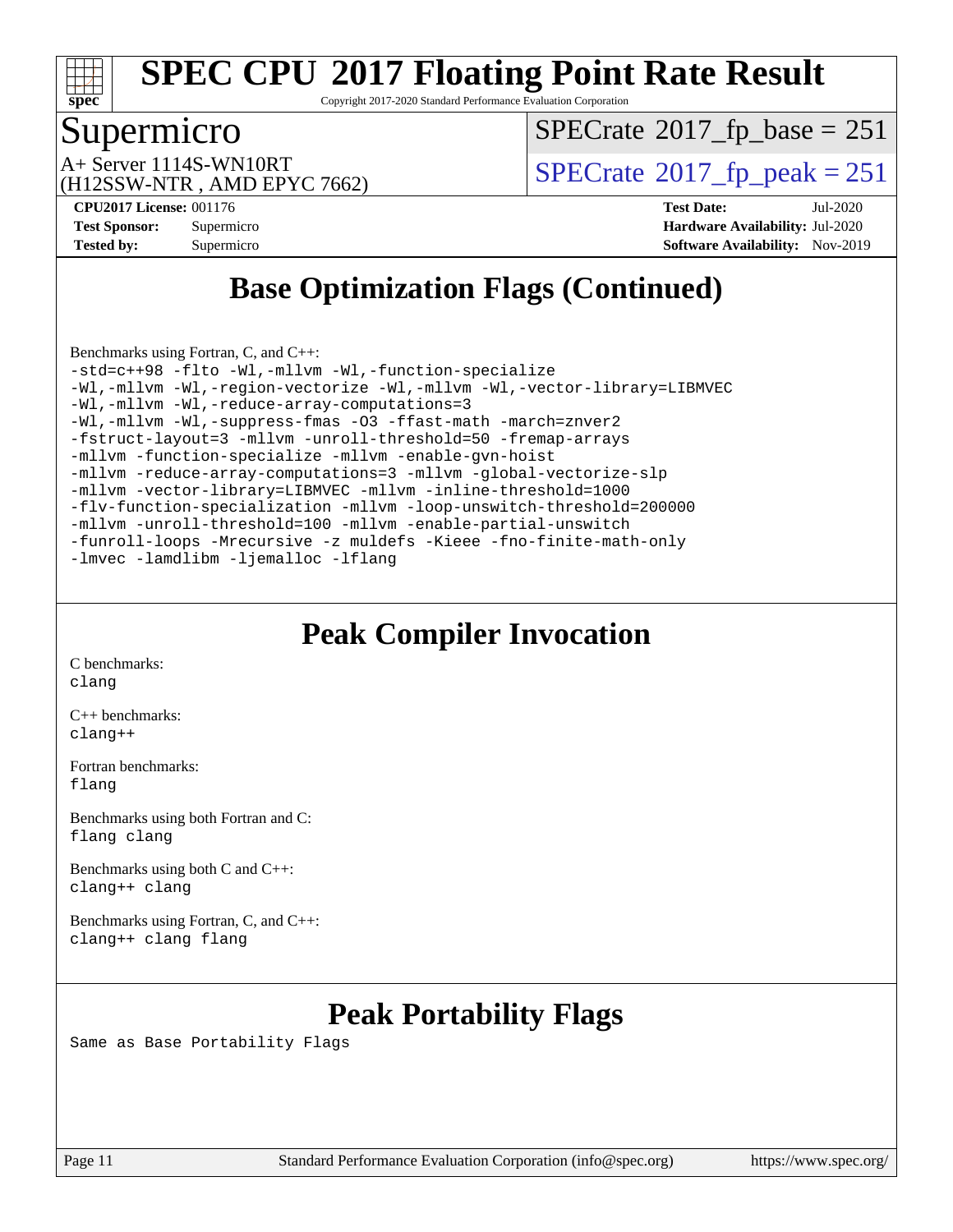

Copyright 2017-2020 Standard Performance Evaluation Corporation

### Supermicro

 $SPECTate@2017_fp\_base = 251$ 

(H12SSW-NTR , AMD EPYC 7662)

 $A+$  Server 1114S-WN10RT  $\begin{array}{c} \text{SPECrate} \text{\textdegree}2017\_fp\_peak = 251 \end{array}$  $\begin{array}{c} \text{SPECrate} \text{\textdegree}2017\_fp\_peak = 251 \end{array}$  $\begin{array}{c} \text{SPECrate} \text{\textdegree}2017\_fp\_peak = 251 \end{array}$ 

**[CPU2017 License:](http://www.spec.org/auto/cpu2017/Docs/result-fields.html#CPU2017License)** 001176 **[Test Date:](http://www.spec.org/auto/cpu2017/Docs/result-fields.html#TestDate)** Jul-2020 **[Test Sponsor:](http://www.spec.org/auto/cpu2017/Docs/result-fields.html#TestSponsor)** Supermicro **[Hardware Availability:](http://www.spec.org/auto/cpu2017/Docs/result-fields.html#HardwareAvailability)** Jul-2020 **[Tested by:](http://www.spec.org/auto/cpu2017/Docs/result-fields.html#Testedby)** Supermicro **[Software Availability:](http://www.spec.org/auto/cpu2017/Docs/result-fields.html#SoftwareAvailability)** Nov-2019

# **[Peak Optimization Flags](http://www.spec.org/auto/cpu2017/Docs/result-fields.html#PeakOptimizationFlags)**

[C benchmarks](http://www.spec.org/auto/cpu2017/Docs/result-fields.html#Cbenchmarks):

519.lbm\_r: basepeak = yes

538.imagick\_r: basepeak = yes

 544.nab\_r: [-flto](http://www.spec.org/cpu2017/results/res2020q3/cpu2017-20200818-23743.flags.html#user_peakCOPTIMIZELDFLAGS544_nab_r_aocc-flto) [-Wl,-mllvm -Wl,-function-specialize](http://www.spec.org/cpu2017/results/res2020q3/cpu2017-20200818-23743.flags.html#user_peakLDFLAGS544_nab_r_F-function-specialize_7e7e661e57922243ee67c9a1251cb8910e607325179a0ce7f2884e09a6f5d4a5ef0ae4f37e8a2a11c95fc48e931f06dc2b6016f14b511fcb441e048bef1b065a) [-Wl,-mllvm -Wl,-region-vectorize](http://www.spec.org/cpu2017/results/res2020q3/cpu2017-20200818-23743.flags.html#user_peakLDFLAGS544_nab_r_F-region-vectorize_fb6c6b5aa293c88efc6c7c2b52b20755e943585b1fe8658c35afef78727fff56e1a56891413c30e36b8e2a6f9a71126986319243e80eb6110b78b288f533c52b) [-Wl,-mllvm -Wl,-vector-library=LIBMVEC](http://www.spec.org/cpu2017/results/res2020q3/cpu2017-20200818-23743.flags.html#user_peakLDFLAGS544_nab_r_F-use-vector-library_0a14b27fae317f283640384a31f7bfcc2bd4c1d0b5cfc618a3a430800c9b20217b00f61303eff223a3251b4f06ffbc9739dc5296db9d1fbb9ad24a3939d86d66) [-Wl,-mllvm -Wl,-reduce-array-computations=3](http://www.spec.org/cpu2017/results/res2020q3/cpu2017-20200818-23743.flags.html#user_peakLDFLAGS544_nab_r_F-reduce-array-computations_b882aefe7a5dda4e33149f6299762b9a720dace3e498e13756f4c04e5a19edf5315c1f3993de2e61ec41e8c206231f84e05da7040e1bb5d69ba27d10a12507e4) [-Ofast](http://www.spec.org/cpu2017/results/res2020q3/cpu2017-20200818-23743.flags.html#user_peakCOPTIMIZE544_nab_r_aocc-Ofast) [-march=znver2](http://www.spec.org/cpu2017/results/res2020q3/cpu2017-20200818-23743.flags.html#user_peakCOPTIMIZE544_nab_r_aocc-march_3e2e19cff2eeef60c5d90b059483627c9ea47eca6d66670dbd53f9185f6439e27eb5e104cf773e9e8ab18c8842ce63e461a3e948d0214bd567ef3ade411bf467) [-mno-sse4a](http://www.spec.org/cpu2017/results/res2020q3/cpu2017-20200818-23743.flags.html#user_peakCOPTIMIZE544_nab_r_F-mno-sse4a) [-fstruct-layout=5](http://www.spec.org/cpu2017/results/res2020q3/cpu2017-20200818-23743.flags.html#user_peakCOPTIMIZE544_nab_r_F-struct-layout_0de9d3561e9f54a54e0843cce081bd13a08ab3e9a82696f3346606c2e11360c37113781019b02fa128d9f650e68f1ffd209bab5c3a026c1ad23e4e7f60646b23) [-mllvm -vectorize-memory-aggressively](http://www.spec.org/cpu2017/results/res2020q3/cpu2017-20200818-23743.flags.html#user_peakCOPTIMIZE544_nab_r_F-vectorize-memory-aggressively_24b72a4417f50ade9e698c5b3bed87ab456cc6fc8ec6439480cb84f36ad6a3975af6e87206dea402e3871a1464ff3d60bc798e0250f330177ba629a260df1857) [-mllvm -function-specialize](http://www.spec.org/cpu2017/results/res2020q3/cpu2017-20200818-23743.flags.html#user_peakCOPTIMIZE544_nab_r_F-function-specialize_233b3bdba86027f1b094368157e481c5bc59f40286dc25bfadc1858dcd5745c24fd30d5f188710db7fea399bcc9f44a80b3ce3aacc70a8870250c3ae5e1f35b8) [-mllvm -enable-gvn-hoist](http://www.spec.org/cpu2017/results/res2020q3/cpu2017-20200818-23743.flags.html#user_peakCOPTIMIZE544_nab_r_F-enable-gvn-hoist_e5856354646dd6ca1333a0ad99b817e4cf8932b91b82809fd8fd47ceff7b22a89eba5c98fd3e3fa5200368fd772cec3dd56abc3c8f7b655a71b9f9848dddedd5) [-mllvm -unroll-threshold=50](http://www.spec.org/cpu2017/results/res2020q3/cpu2017-20200818-23743.flags.html#user_peakCOPTIMIZE544_nab_r_F-unroll-threshold_458874500b2c105d6d5cb4d7a611c40e2b16e9e3d26b355fea72d644c3673b4de4b3932662f0ed3dbec75c491a13da2d2ca81180bd779dc531083ef1e1e549dc) [-fremap-arrays](http://www.spec.org/cpu2017/results/res2020q3/cpu2017-20200818-23743.flags.html#user_peakCOPTIMIZE544_nab_r_F-fremap-arrays) [-mllvm -vector-library=LIBMVEC](http://www.spec.org/cpu2017/results/res2020q3/cpu2017-20200818-23743.flags.html#user_peakCOPTIMIZE544_nab_r_F-use-vector-library_e584e20b4f7ec96aa109254b65d8e01d864f3d68580371b9d93ed7c338191d4cfce20c3c864632264effc6bbe4c7c38153d02096a342ee92501c4a53204a7871) [-mllvm -reduce-array-computations=3](http://www.spec.org/cpu2017/results/res2020q3/cpu2017-20200818-23743.flags.html#user_peakCOPTIMIZE544_nab_r_F-reduce-array-computations_aceadb8604558b566e0e3a0d7a3c1533923dd1fa0889614e16288028922629a28d5695c24d3b3be4306b1e311c54317dfffe3a2e57fbcaabc737a1798de39145) [-mllvm -global-vectorize-slp](http://www.spec.org/cpu2017/results/res2020q3/cpu2017-20200818-23743.flags.html#user_peakCOPTIMIZE544_nab_r_F-global-vectorize-slp_a3935e8627af4ced727033b1ffd4db27f4d541a363d28d82bf4c2925fb3a0fd4115d6e42d13a2829f9e024d6608eb67a85cb49770f2da5c5ac8dbc737afad603) [-mllvm -inline-threshold=1000](http://www.spec.org/cpu2017/results/res2020q3/cpu2017-20200818-23743.flags.html#user_peakCOPTIMIZE544_nab_r_dragonegg-llvm-inline-threshold_b7832241b0a6397e4ecdbaf0eb7defdc10f885c2a282fa3240fdc99844d543fda39cf8a4a9dccf68cf19b5438ac3b455264f478df15da0f4988afa40d8243bab) [-flv-function-specialization](http://www.spec.org/cpu2017/results/res2020q3/cpu2017-20200818-23743.flags.html#user_peakCOPTIMIZE544_nab_r_F-flv-function-specialization) [-lmvec](http://www.spec.org/cpu2017/results/res2020q3/cpu2017-20200818-23743.flags.html#user_peakEXTRA_LIBSMATH_LIBS544_nab_r_F-lmvec) [-lamdlibm](http://www.spec.org/cpu2017/results/res2020q3/cpu2017-20200818-23743.flags.html#user_peakEXTRA_LIBSMATH_LIBS544_nab_r_F-lamdlibm) [-ljemalloc](http://www.spec.org/cpu2017/results/res2020q3/cpu2017-20200818-23743.flags.html#user_peakEXTRA_LIBS544_nab_r_jemalloc-lib) [-lflang](http://www.spec.org/cpu2017/results/res2020q3/cpu2017-20200818-23743.flags.html#user_peakEXTRA_LIBS544_nab_r_F-lflang) [C++ benchmarks:](http://www.spec.org/auto/cpu2017/Docs/result-fields.html#CXXbenchmarks) 508.namd\_r: basepeak = yes  $510.parest_r:$  basepeak = yes [Fortran benchmarks](http://www.spec.org/auto/cpu2017/Docs/result-fields.html#Fortranbenchmarks): 503.bwaves\_r: basepeak = yes 549.fotonik3d\_r: [-flto](http://www.spec.org/cpu2017/results/res2020q3/cpu2017-20200818-23743.flags.html#user_peakFOPTIMIZELDFLAGS549_fotonik3d_r_aocc-flto) [-Wl,-mllvm -Wl,-function-specialize](http://www.spec.org/cpu2017/results/res2020q3/cpu2017-20200818-23743.flags.html#user_peakLDFLAGS549_fotonik3d_r_F-function-specialize_7e7e661e57922243ee67c9a1251cb8910e607325179a0ce7f2884e09a6f5d4a5ef0ae4f37e8a2a11c95fc48e931f06dc2b6016f14b511fcb441e048bef1b065a) [-Wl,-mllvm -Wl,-region-vectorize](http://www.spec.org/cpu2017/results/res2020q3/cpu2017-20200818-23743.flags.html#user_peakLDFLAGS549_fotonik3d_r_F-region-vectorize_fb6c6b5aa293c88efc6c7c2b52b20755e943585b1fe8658c35afef78727fff56e1a56891413c30e36b8e2a6f9a71126986319243e80eb6110b78b288f533c52b) [-Wl,-mllvm -Wl,-vector-library=LIBMVEC](http://www.spec.org/cpu2017/results/res2020q3/cpu2017-20200818-23743.flags.html#user_peakLDFLAGS549_fotonik3d_r_F-use-vector-library_0a14b27fae317f283640384a31f7bfcc2bd4c1d0b5cfc618a3a430800c9b20217b00f61303eff223a3251b4f06ffbc9739dc5296db9d1fbb9ad24a3939d86d66) [-Wl,-mllvm -Wl,-reduce-array-computations=3](http://www.spec.org/cpu2017/results/res2020q3/cpu2017-20200818-23743.flags.html#user_peakLDFLAGS549_fotonik3d_r_F-reduce-array-computations_b882aefe7a5dda4e33149f6299762b9a720dace3e498e13756f4c04e5a19edf5315c1f3993de2e61ec41e8c206231f84e05da7040e1bb5d69ba27d10a12507e4) [-O3](http://www.spec.org/cpu2017/results/res2020q3/cpu2017-20200818-23743.flags.html#user_peakFOPTIMIZE549_fotonik3d_r_F-O3) [-march=znver2](http://www.spec.org/cpu2017/results/res2020q3/cpu2017-20200818-23743.flags.html#user_peakFOPTIMIZE549_fotonik3d_r_aocc-march_3e2e19cff2eeef60c5d90b059483627c9ea47eca6d66670dbd53f9185f6439e27eb5e104cf773e9e8ab18c8842ce63e461a3e948d0214bd567ef3ade411bf467) [-funroll-loops](http://www.spec.org/cpu2017/results/res2020q3/cpu2017-20200818-23743.flags.html#user_peakFOPTIMIZE549_fotonik3d_r_aocc-unroll-loops) [-Mrecursive](http://www.spec.org/cpu2017/results/res2020q3/cpu2017-20200818-23743.flags.html#user_peakFOPTIMIZE549_fotonik3d_r_F-mrecursive_20a145d63f12d5750a899e17d4450b5b8b40330a9bb4af13688ca650e6fb30857bbbe44fb35cdbb895df6e5b2769de0a0d7659f51ff17acfbef6febafec4023f) [-mllvm -vector-library=LIBMVEC](http://www.spec.org/cpu2017/results/res2020q3/cpu2017-20200818-23743.flags.html#user_peakFOPTIMIZE549_fotonik3d_r_F-use-vector-library_e584e20b4f7ec96aa109254b65d8e01d864f3d68580371b9d93ed7c338191d4cfce20c3c864632264effc6bbe4c7c38153d02096a342ee92501c4a53204a7871) [-Kieee](http://www.spec.org/cpu2017/results/res2020q3/cpu2017-20200818-23743.flags.html#user_peakEXTRA_FFLAGS549_fotonik3d_r_F-kieee) [-fno-finite-math-only](http://www.spec.org/cpu2017/results/res2020q3/cpu2017-20200818-23743.flags.html#user_peakEXTRA_FFLAGS549_fotonik3d_r_aocc-fno-finite-math-only) [-lmvec](http://www.spec.org/cpu2017/results/res2020q3/cpu2017-20200818-23743.flags.html#user_peakEXTRA_FLIBSEXTRA_LIBS549_fotonik3d_r_F-lmvec) [-lamdlibm](http://www.spec.org/cpu2017/results/res2020q3/cpu2017-20200818-23743.flags.html#user_peakEXTRA_FLIBSEXTRA_LIBS549_fotonik3d_r_F-lamdlibm) [-ljemalloc](http://www.spec.org/cpu2017/results/res2020q3/cpu2017-20200818-23743.flags.html#user_peakEXTRA_LIBS549_fotonik3d_r_jemalloc-lib) [-lflang](http://www.spec.org/cpu2017/results/res2020q3/cpu2017-20200818-23743.flags.html#user_peakEXTRA_LIBS549_fotonik3d_r_F-lflang)

554.roms\_r: basepeak = yes

[Benchmarks using both Fortran and C](http://www.spec.org/auto/cpu2017/Docs/result-fields.html#BenchmarksusingbothFortranandC):

521.wrf\_r: basepeak = yes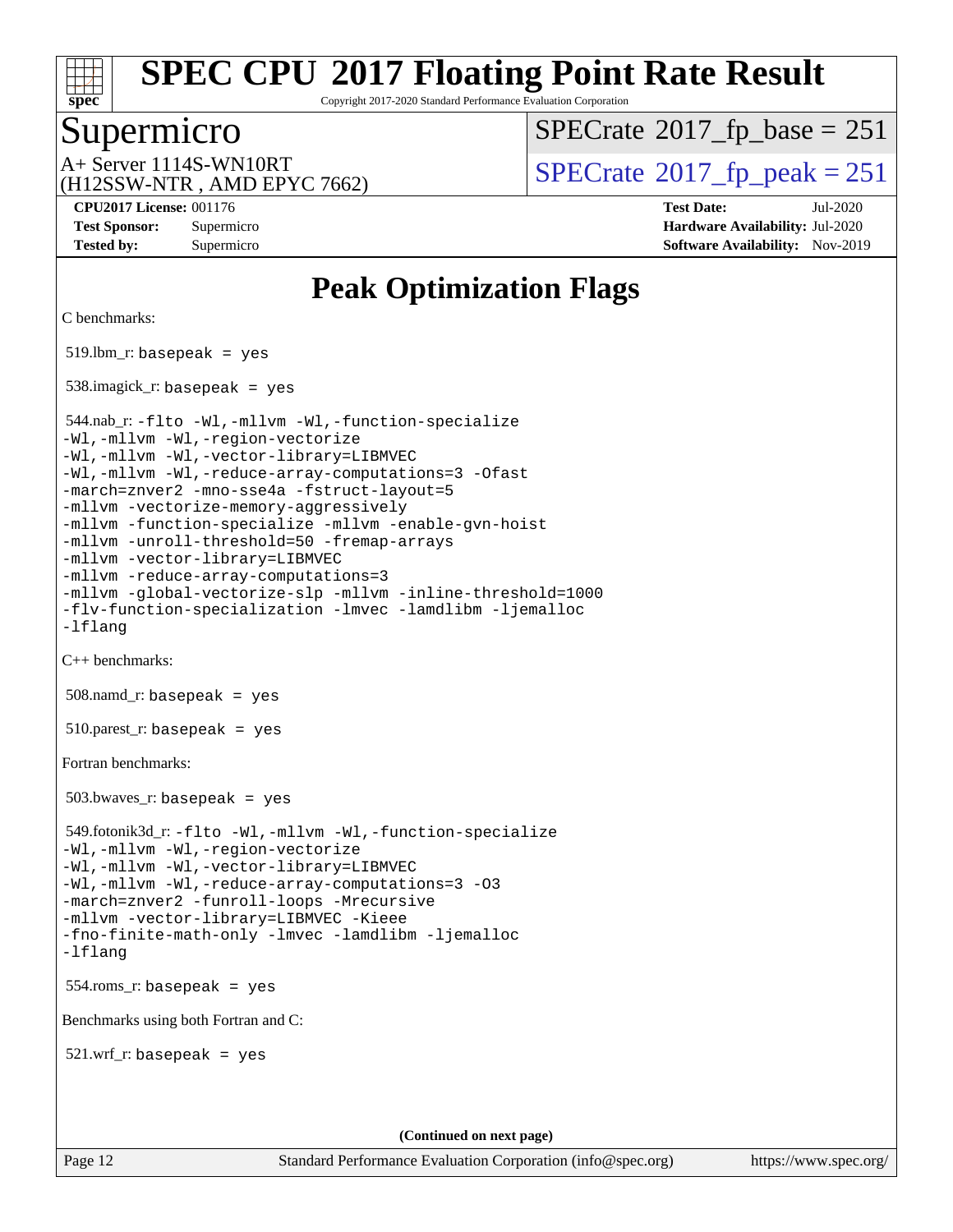

Copyright 2017-2020 Standard Performance Evaluation Corporation

## Supermicro

 $SPECTate@2017_fp\_base = 251$ 

(H12SSW-NTR , AMD EPYC 7662)

 $A+$  Server 1114S-WN10RT  $\begin{array}{c} \text{SPECrate} \text{\textdegree}2017\_fp\_peak = 251 \end{array}$  $\begin{array}{c} \text{SPECrate} \text{\textdegree}2017\_fp\_peak = 251 \end{array}$  $\begin{array}{c} \text{SPECrate} \text{\textdegree}2017\_fp\_peak = 251 \end{array}$ 

**[CPU2017 License:](http://www.spec.org/auto/cpu2017/Docs/result-fields.html#CPU2017License)** 001176 **[Test Date:](http://www.spec.org/auto/cpu2017/Docs/result-fields.html#TestDate)** Jul-2020 **[Test Sponsor:](http://www.spec.org/auto/cpu2017/Docs/result-fields.html#TestSponsor)** Supermicro **[Hardware Availability:](http://www.spec.org/auto/cpu2017/Docs/result-fields.html#HardwareAvailability)** Jul-2020 **[Tested by:](http://www.spec.org/auto/cpu2017/Docs/result-fields.html#Testedby)** Supermicro **[Software Availability:](http://www.spec.org/auto/cpu2017/Docs/result-fields.html#SoftwareAvailability)** Nov-2019

# **[Peak Optimization Flags \(Continued\)](http://www.spec.org/auto/cpu2017/Docs/result-fields.html#PeakOptimizationFlags)**

```
 527.cam4_r: -flto -Wl,-mllvm -Wl,-function-specialize
-Wl,-mllvm -Wl,-region-vectorize
-Wl,-mllvm -Wl,-vector-library=LIBMVEC
-Wl,-mllvm -Wl,-reduce-array-computations=3 -Ofast
-march=znver2 -mno-sse4a -fstruct-layout=5
-mllvm -vectorize-memory-aggressively
-mllvm -function-specialize -mllvm -enable-gvn-hoist
-mllvm -unroll-threshold=50 -fremap-arrays
-mllvm -vector-library=LIBMVEC
-mllvm -reduce-array-computations=3
-mllvm -global-vectorize-slp -mllvm -inline-threshold=1000
-flv-function-specialization -O3 -funroll-loops
-Mrecursive -Kieee -fno-finite-math-only -lmvec
-lamdlibm -ljemalloc -lflang
Benchmarks using both C and C++: 
 511.povray_r: -std=c++98 -flto -Wl,-mllvm -Wl,-function-specialize
-Wl,-mllvm -Wl,-region-vectorize
-Wl,-mllvm -Wl,-vector-library=LIBMVEC
-Wl,-mllvm -Wl,-reduce-array-computations=3
-Wl,-mllvm -Wl,-x86-use-vzeroupper=false -Ofast
-march=znver2 -mno-sse4a -fstruct-layout=5
-mllvm -vectorize-memory-aggressively
-mllvm -function-specialize -mllvm -enable-gvn-hoist
-mllvm -unroll-threshold=50 -fremap-arrays
-mllvm -vector-library=LIBMVEC
-mllvm -reduce-array-computations=3
-mllvm -global-vectorize-slp -mllvm -inline-threshold=1000
-flv-function-specialization -mllvm -unroll-threshold=100
-mllvm -enable-partial-unswitch
-mllvm -loop-unswitch-threshold=200000 -lmvec -lamdlibm
-ljemalloc -lflang
 526.blender_r: basepeak = yes
Benchmarks using Fortran, C, and C++: 
507.cactuBSSN r: basepeak = yes
                      The flags files that were used to format this result can be browsed at
  http://www.spec.org/cpu2017/flags/aocc200-flags-C4.html
  http://www.spec.org/cpu2017/flags/Supermicro-Platform-Settings-V1.2-Rome-revB.html
```